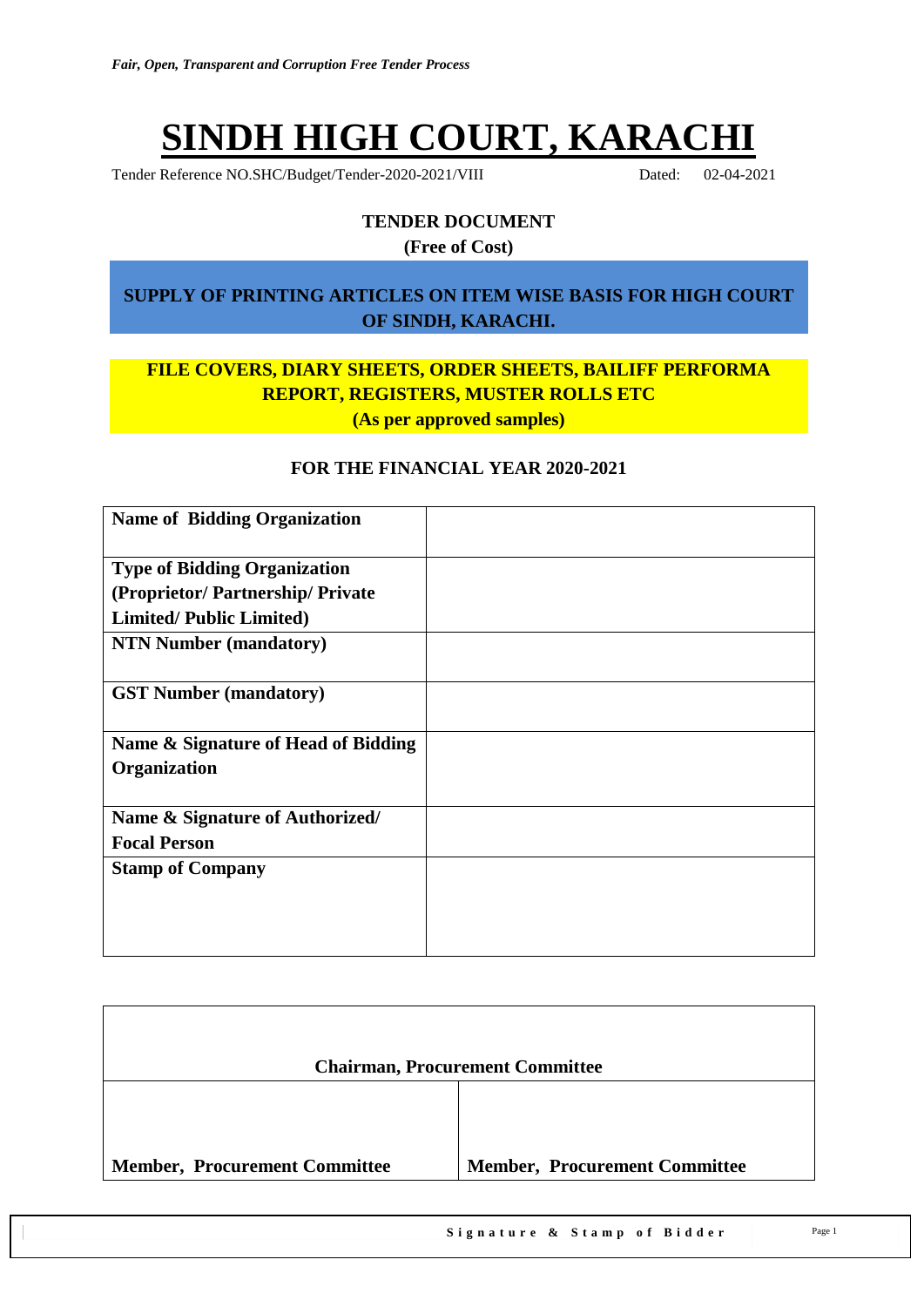#### **Contents**

| 1.  |  |
|-----|--|
| 2.  |  |
| 3.  |  |
| 4.  |  |
| 5.  |  |
| 6.  |  |
| 7.  |  |
|     |  |
|     |  |
| 8.  |  |
| 9.  |  |
|     |  |
|     |  |
|     |  |
|     |  |
|     |  |
| 13. |  |
|     |  |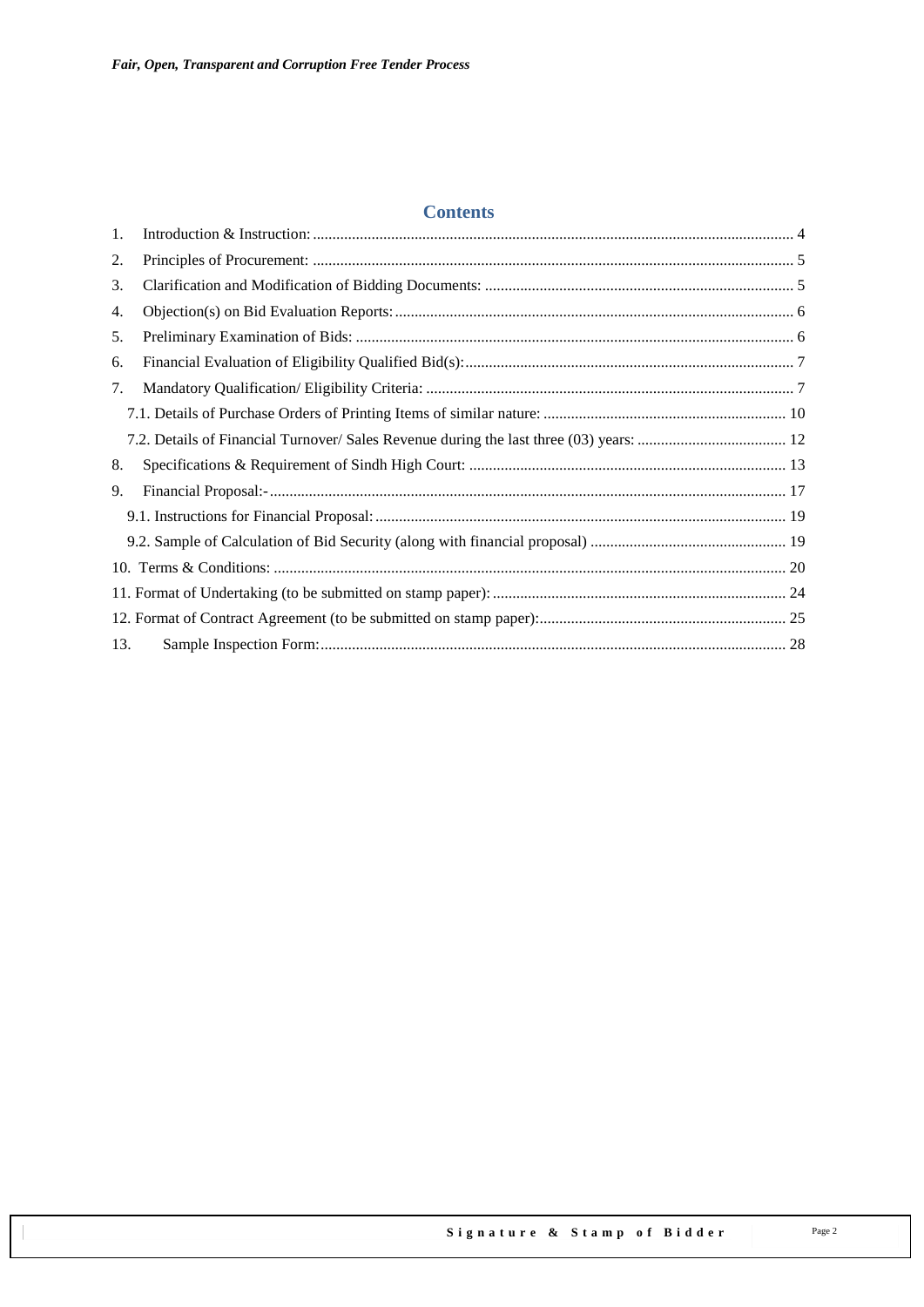*Fair, Open, Transparent and Corruption Free Tender Process*

Tender Reference No. \_\_\_\_\_\_\_\_\_\_\_\_\_ Dated:\_\_\_-04-2021

**To,** 

**The Learned Registrar, Sindh High Court, Karachi.**

Respected Sir,

We, the undersigned, offer to provide our services for **"SUPPLY OF PRINTING ARTICLES ON ITEM WISE BASIS FOR HIGH COURT OF SINDH, KARACHI"**, as a Bid, sealed in an envelope. **Mr.** holding **CNIC No. \_\_\_\_\_\_\_\_\_\_\_\_\_\_\_\_\_\_\_\_\_\_** has been authorized to attend the Bid Meetings on behalf of our organization.

We understand that Sindh High Court is not bound to accept any Proposal you receive and reserves the right to accept or reject any offer and to annul the bidding process and reject all proposals without assigning any reason or having to owe any explanation whatsoever.

The decision of Purchase Committee shall be final and cannot be challenged on any ground at any forum and the Purchase Committee will not be liable for any loss or damage to any party acting in reliance thereon.

Sincerely,

**Name: Designation: Name of Company Dated:**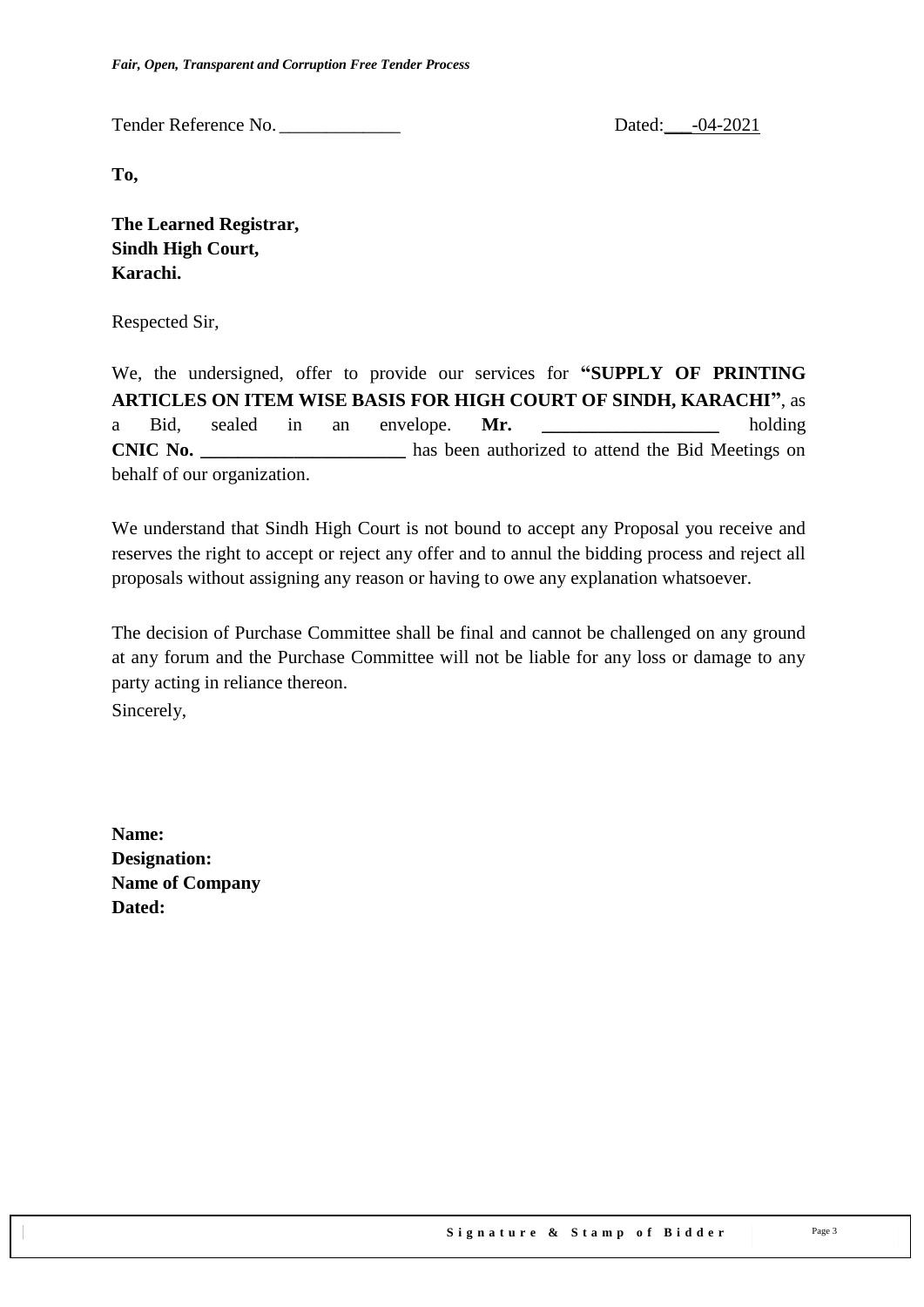## <span id="page-3-0"></span>**1. Introduction & Instruction:**

Dear Tenderer:

The **SINDH HIGH COURT (SHC)** is the highest judicial institution of the province of [Sindh.](https://en.wikipedia.org/wiki/Sindh) We are interested to **SUPPLY OF PRINTING ARTICLES ON ITEM WISE BASIS FOR HIGH COURT OF SINDH, KARACHI**, as mentioned in tender document, from your esteemed firm / agency in transparent manner. SHC reserves the right to increase/ decrease the quantities as per requirement in the light of availability of funds, as per rules. Please be informed that in case of public holiday/ unforeseen events, tender will be opened on the next working day.

| <b>Purpose &amp; Scope</b>              | <b>Procurement of Printing Articles.</b>                        |  |  |  |  |
|-----------------------------------------|-----------------------------------------------------------------|--|--|--|--|
|                                         | (File Covers, Bailiff Performa Report, Diary                    |  |  |  |  |
|                                         | Sheets, Order Sheets, Register, Muster Roll as per              |  |  |  |  |
|                                         | already approved samples)                                       |  |  |  |  |
| <b>Method of Procurement</b>            | Tender (Single Stage One Envelope Method)                       |  |  |  |  |
| $\bf of$<br>availability<br><b>Date</b> | $5th$ April, 2021.<br>of <sub>1</sub>                           |  |  |  |  |
| tender<br>document<br>on                | http://www.sindhhighcourt.gov.pk/tender.php.                    |  |  |  |  |
| website                                 |                                                                 |  |  |  |  |
| Date & time of Submission               | On or before Monday, 19 <sup>th</sup> April, 2021 at 11:00 a.m. |  |  |  |  |
| of Bids                                 |                                                                 |  |  |  |  |
| Date & time of Opening of $\vert$       | On $19^{th}$ April, 2021 at 11:30 a.m.                          |  |  |  |  |
| <b>Bids</b>                             |                                                                 |  |  |  |  |
| <b>Specifications of Articles</b>       | As per already approved samples available in the                |  |  |  |  |
|                                         | Store of Sindh High Court and specifications                    |  |  |  |  |
|                                         | mentioned<br>in                                                 |  |  |  |  |
|                                         | tender document.                                                |  |  |  |  |
| Venue of Bid Submission &               | Office of D.G (F&A), inside I.T Compound, Sindh                 |  |  |  |  |
| Opening                                 | High Court, Saddar, Karachi.                                    |  |  |  |  |
| <b>Tender Fee</b>                       | <b>Nil</b>                                                      |  |  |  |  |
| <b>Bid Security</b>                     | 5% of the bid price with all taxes in the form of               |  |  |  |  |
|                                         | Deposit at Call or pay order or demand draft or a Bank          |  |  |  |  |
|                                         | Guarantee as per rules.                                         |  |  |  |  |
| <b>Evaluation Criteria</b>              | Lowest evaluated bid (s) on item wise basis.                    |  |  |  |  |
| <b>Estimated Cost</b>                   | Rs. 1.0 million approximately.                                  |  |  |  |  |
| <b>Place of delivery of items</b>       | Store of Sindh High Court, Karachi.                             |  |  |  |  |
| <b>Bid Validity Period</b>              | 90 days from the date of opening of bids.                       |  |  |  |  |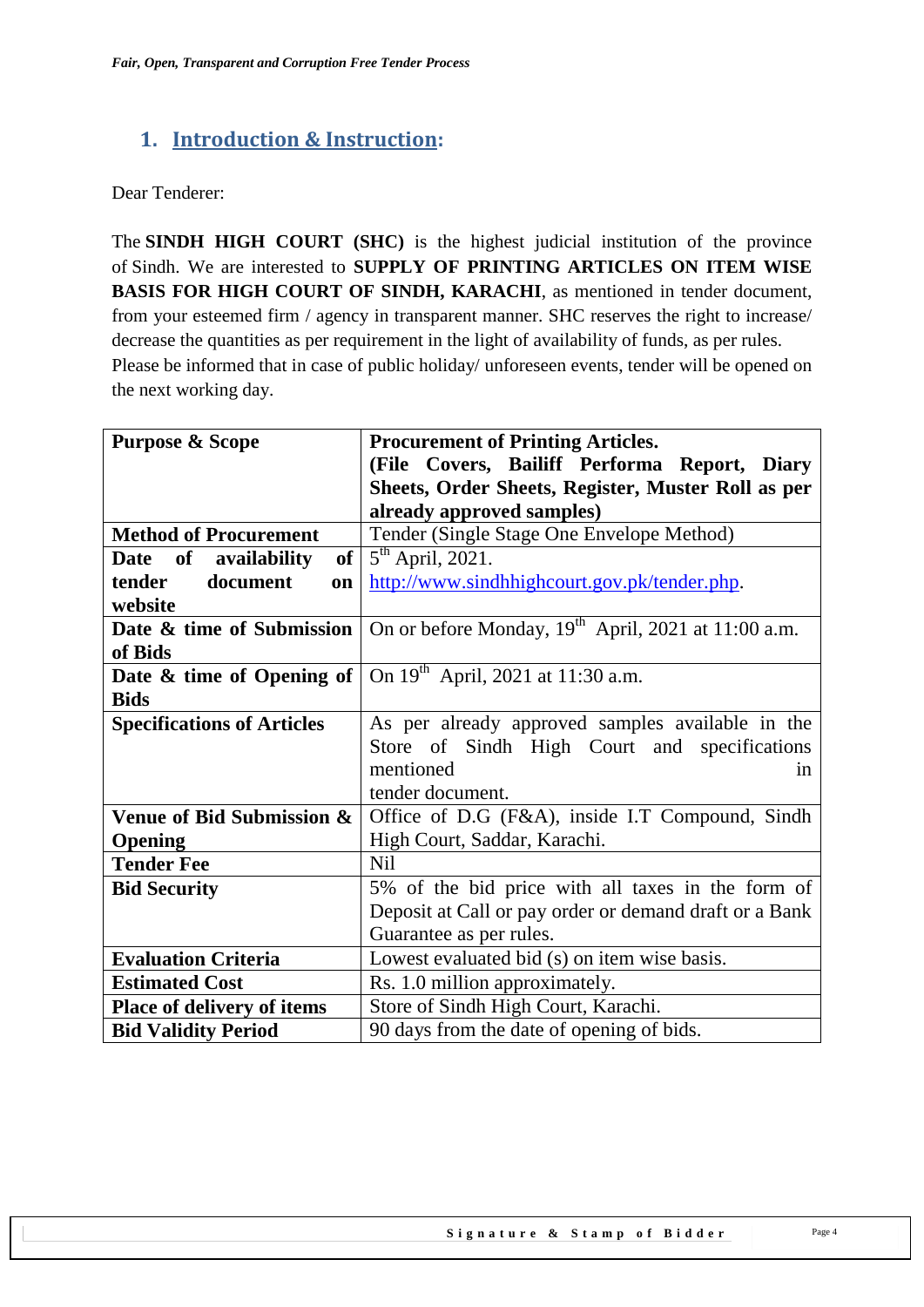## <span id="page-4-0"></span>**2. Principles of Procurement:**

 Sindh High Court ensures that procurements are conducted in a *fair and transparent manner* and the object of procurement brings value for money to this Court. Hence, bidders are directed to provide copies of all required documents as mentioned in "Eligibility Criteria.

## <span id="page-4-1"></span>**3. Clarification and Modification of Bidding Documents:**

Bidding Document has been prepared as per rules. Clarifications (if any) for contents of bidding documents may be sent to the Procurement Committee comprising D.G (F&A), D.R (Accounts) and Accounts Officer, A.G Sindh through Registrar, High Court in writing, at least five calendar days prior to the date of opening of bid. Clarification in response to a query shall be uploaded on the official website of Sindh High Court. All bidders are advised to visit the website of Sindh High Court for keeping them updated.

It is stated that contents of bidding documents have been carefully read  $\&$ understood. All queries have been properly answered by the concerned Officers of Sindh High Court well before in time. Samples have been inspected. We do not have any objections on the contents of the biding documents, samples, specifications and terms & conditions of tender documents.

| Name:               |  |
|---------------------|--|
|                     |  |
| <b>Designation:</b> |  |
|                     |  |
| Signature & stamp   |  |
|                     |  |
|                     |  |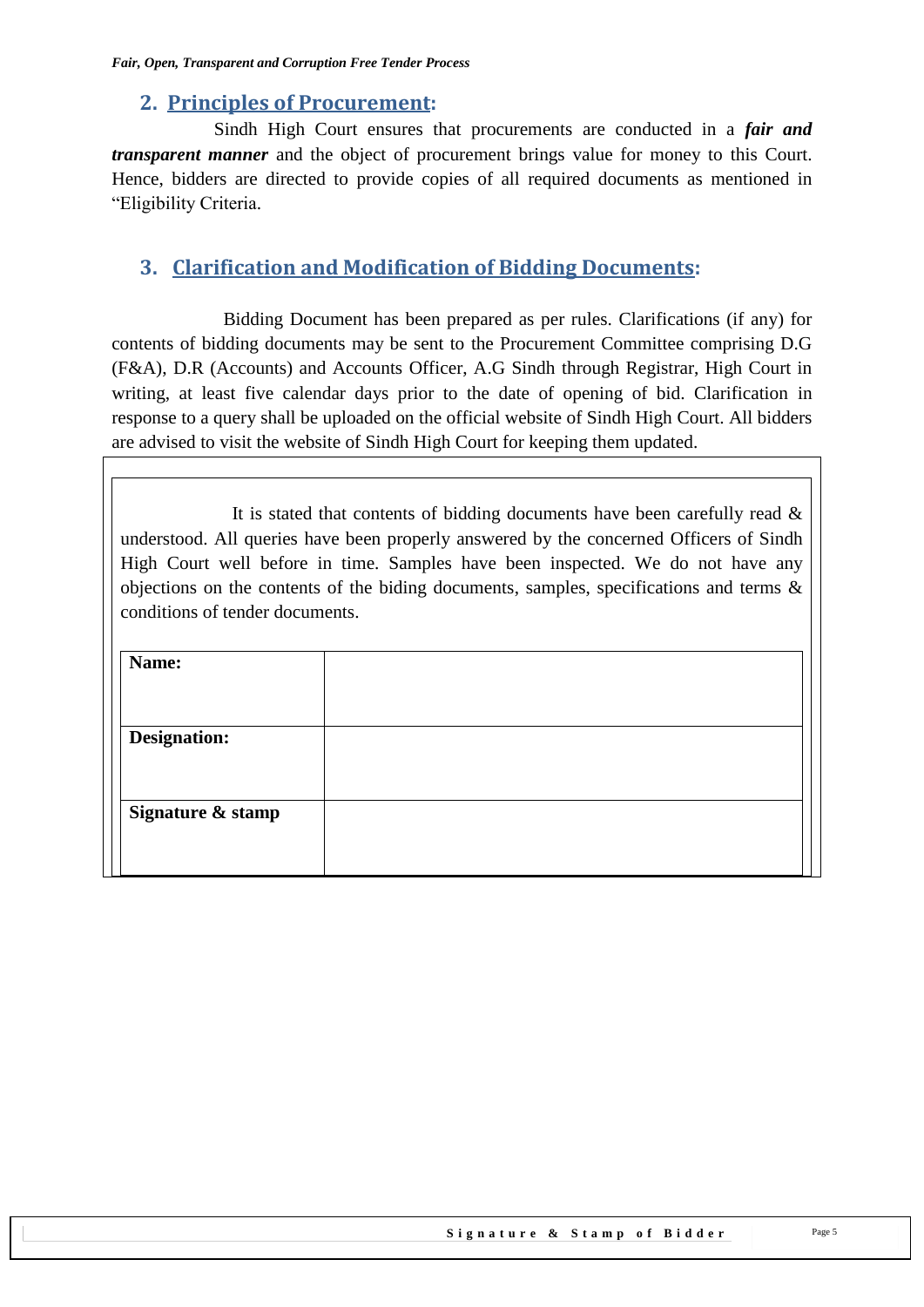## <span id="page-5-0"></span>**4. Objection(s) on Bid Evaluation Reports:**

 Bid Receiving Time Sheet, Bid Attendance Sheet, Eligibility Criteria Report, Technical Bid Evaluation Report and Financial Bid Evaluation Report shall be uploaded on the official website of High Court of Sindh. Objection(s) if any should be submitted within THREE (03) working days of uploading of reports. Thereafter, no objection shall be entertained.

It is undertaken that it is our responsibility to download the above mentioned bid reports from the official website of Sindh High Court. It is also undertaken that objection (s) if any will be submitted within THREE (03) working days of uploading of reports and we will not submit any objection after the lapse of time.

| <b>Name</b>        |  |
|--------------------|--|
|                    |  |
| <b>Designation</b> |  |
| <b>Cell Number</b> |  |
| Signature & stamp  |  |
|                    |  |

## <span id="page-5-1"></span>**5. Preliminary Examination of Bids:**

 Procurement Committee shall examine the bids to confirm that all required documents (soft & hard copies) and specifications/ technical documentation requested in bidding documents have been provided, and to determine the completeness of each document submitted. If any of the required documents or information is missing, the bid shall be rejected. Further, Sindh High Court shall examine the Bid to confirm that all terms and conditions specified in the bidding documents have been accepted by the Bidder without any material deviation or reservation.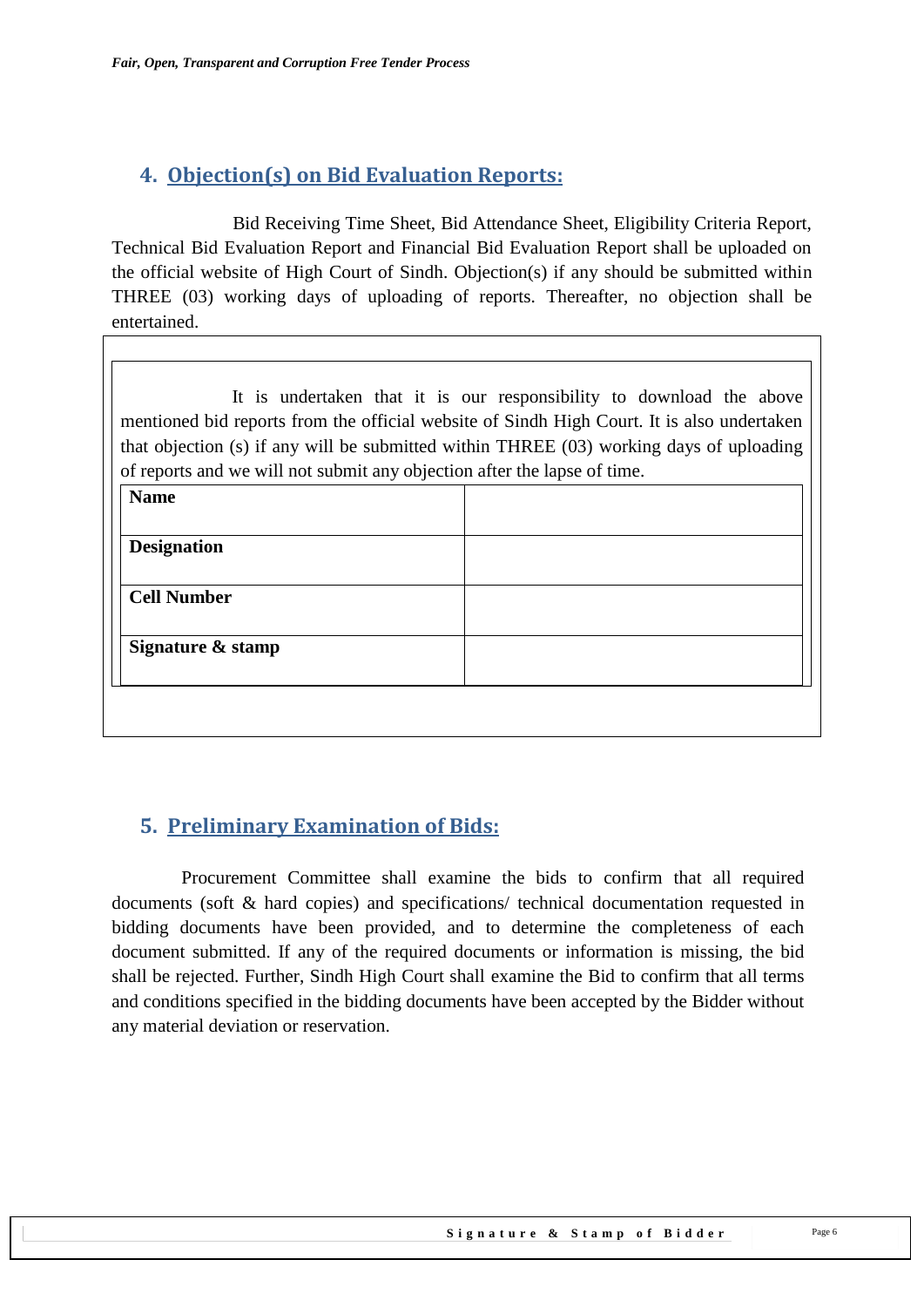## <span id="page-6-0"></span>**6. Financial Evaluation of Eligibility Qualified Bid(s):**

- $\checkmark$  Financial Evaluation of eligibility qualified Bid (s) shall be done on item wise basis (unit price without GST).
- $\checkmark$  Evaluation criteria have been designed to encourage more participation & completion. Bidder may apply for one or more than one item as per their own convenient.
- $\checkmark$  Competition of price on individual item will increase the chances that tender may be awarded to more than one bidder which will not only reduce the chances of corruption, favoritism and nepotism but it will also help our organization to achieve the objective of best value of money.

## <span id="page-6-1"></span>**7. Mandatory Qualification/ Eligibility Criteria:**

- $\checkmark$  All interest bidders (who are already registered with the relevant tax authorities) are allowed and encouraged to participate in the tender.
- $\checkmark$  Minimum passing marks to qualify the eligibility criteria is 25 marks. Hence, you are advised in your own interest to provide copies of required documents to increase the chances of passing marks.
- $\checkmark$  Passing marks is the requirement to evaluate the ability and financial capacity of bidder to execute the tender in an efficient and professional manner.
- $\checkmark$  Marking system of eligibility criteria has been designed to encourage maximum participation and reduce the chances of elimination of bidder on the basis of non-fulfillment of single criteria and non-availability of a single document. More participation encourages more competition which will help our organization to achieve the objective of best value of money.
- $\checkmark$  Please be informed that tender will be awarded on item wise basis on the basis of unit price without GST.

| S.No.          | <b>Details</b>                   | <b>Remarks</b>      | <b>Is</b><br><b>Documentary</b><br>available?<br>evidence<br>(Yes/No) |
|----------------|----------------------------------|---------------------|-----------------------------------------------------------------------|
|                | <b>GST</b>                       | Mandatory           |                                                                       |
|                |                                  | (Proof is required) |                                                                       |
| $\overline{2}$ | <b>NTN</b>                       | Mandatory           |                                                                       |
|                |                                  | (Proof is required) |                                                                       |
| 3              | <b>Proof of Active Tax Payer</b> | Mandatory           |                                                                       |
|                |                                  | (Proof is required) |                                                                       |
| 4              | <b>Tender Document</b>           | Mandatory           |                                                                       |
|                |                                  | (Proof is required) |                                                                       |

#### **MANDATORY REQUIREMENT:-**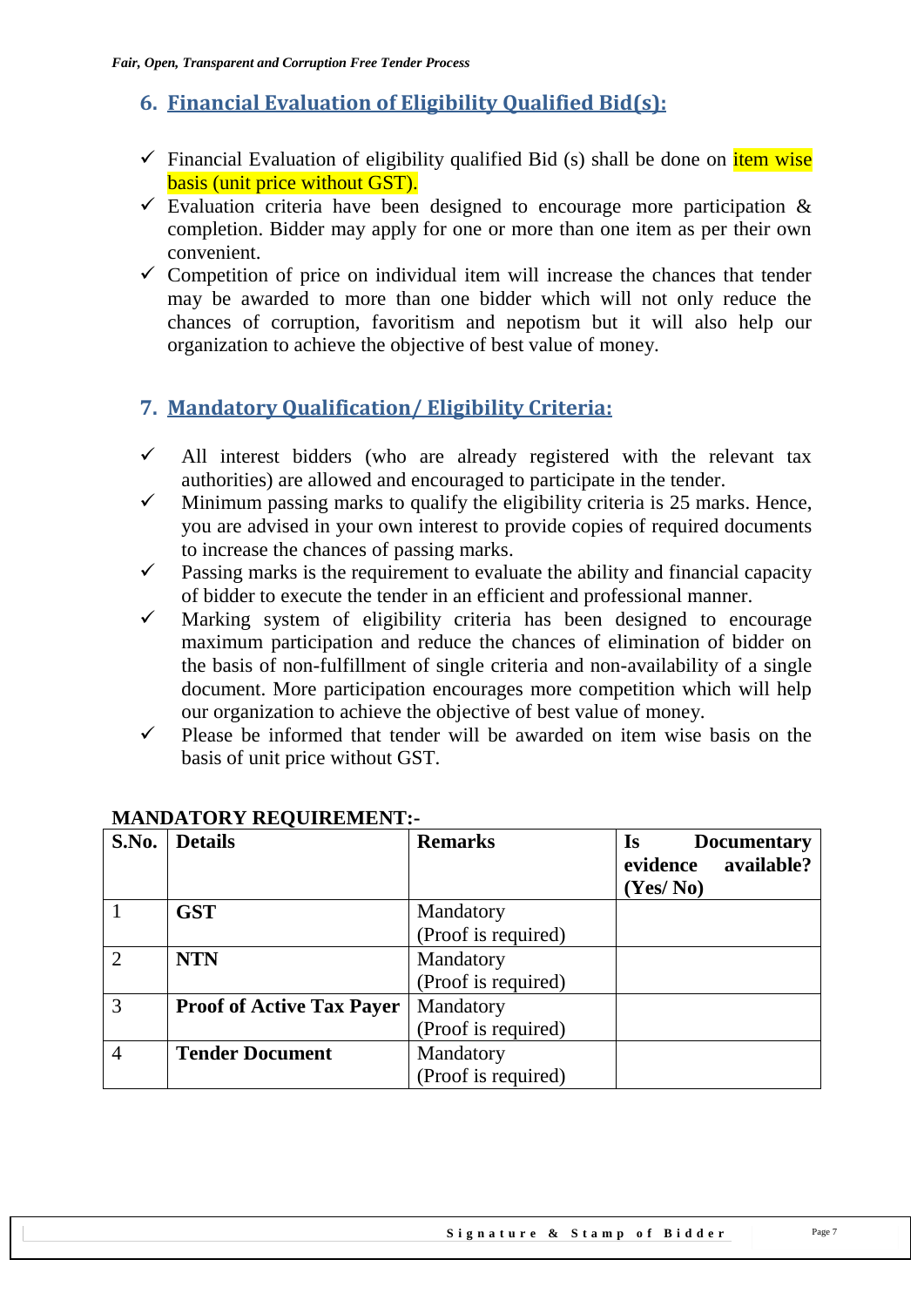|                |                                                                                                                                                                        |              |                | (to be filled<br>by the | <b>Obtained</b><br>(to be filled<br>by the |
|----------------|------------------------------------------------------------------------------------------------------------------------------------------------------------------------|--------------|----------------|-------------------------|--------------------------------------------|
|                |                                                                                                                                                                        |              |                | bidder)                 | <b>Committee</b> )                         |
| $\mathbf{1}$   | Completely filled, signed $&$                                                                                                                                          |              | $\overline{2}$ |                         |                                            |
|                | stamp Tender Document.                                                                                                                                                 | $\mathbf{A}$ |                |                         |                                            |
| $\overline{2}$ | Proper Flagging                                                                                                                                                        |              | $\overline{2}$ |                         |                                            |
| $\mathfrak{Z}$ | <b>Complete Profile of Company</b>                                                                                                                                     | $\bf{B}$     | $\overline{2}$ |                         |                                            |
| $\overline{4}$ | Order<br>(Printing<br>Purchase<br>Articles) & Delivery Challan of<br>the same Purchase Order for the<br>year 2020.<br>(One PO & One<br>Delivery<br>Challan= 1 mark)    | $\mathbf C$  | $\overline{2}$ |                         |                                            |
| 5              | (Printing)<br>Order<br>Purchase<br>Articles) & Delivery Challan of<br>the same Purchase Order for the<br>year 2019.<br>(One PO & One<br>Delivery<br>Challan= 1 mark)   | D            | $\overline{2}$ |                         |                                            |
| 6              | (Printing)<br>Order<br>Purchase<br>Articles) & Delivery Challan of<br>the same Purchase Order for the<br>year 2018.<br>(One PO & One Delivery<br>Challan= 1 mark)      | E            | $\overline{2}$ |                         |                                            |
| $\overline{7}$ | Order<br>(Printing<br>Purchase<br>Articles) & Delivery Challan of<br>the same Purchase Order for the<br>year 2017.<br>(One PO & One<br>Delivery<br>Challan = $1$ mark) | F            | $\overline{2}$ |                         |                                            |
| 8              | <b>PURCHASE</b><br>WORTH<br>OF<br><b>ORDERS:-</b><br>Worth of Purchase Order more<br>than Rs. $100,000/=($ with all<br>taxes)<br>(One $PO = 2$ marks)                  | $\mathbf H$  | 10             |                         |                                            |

## **OTHER REQUIREMENT:-**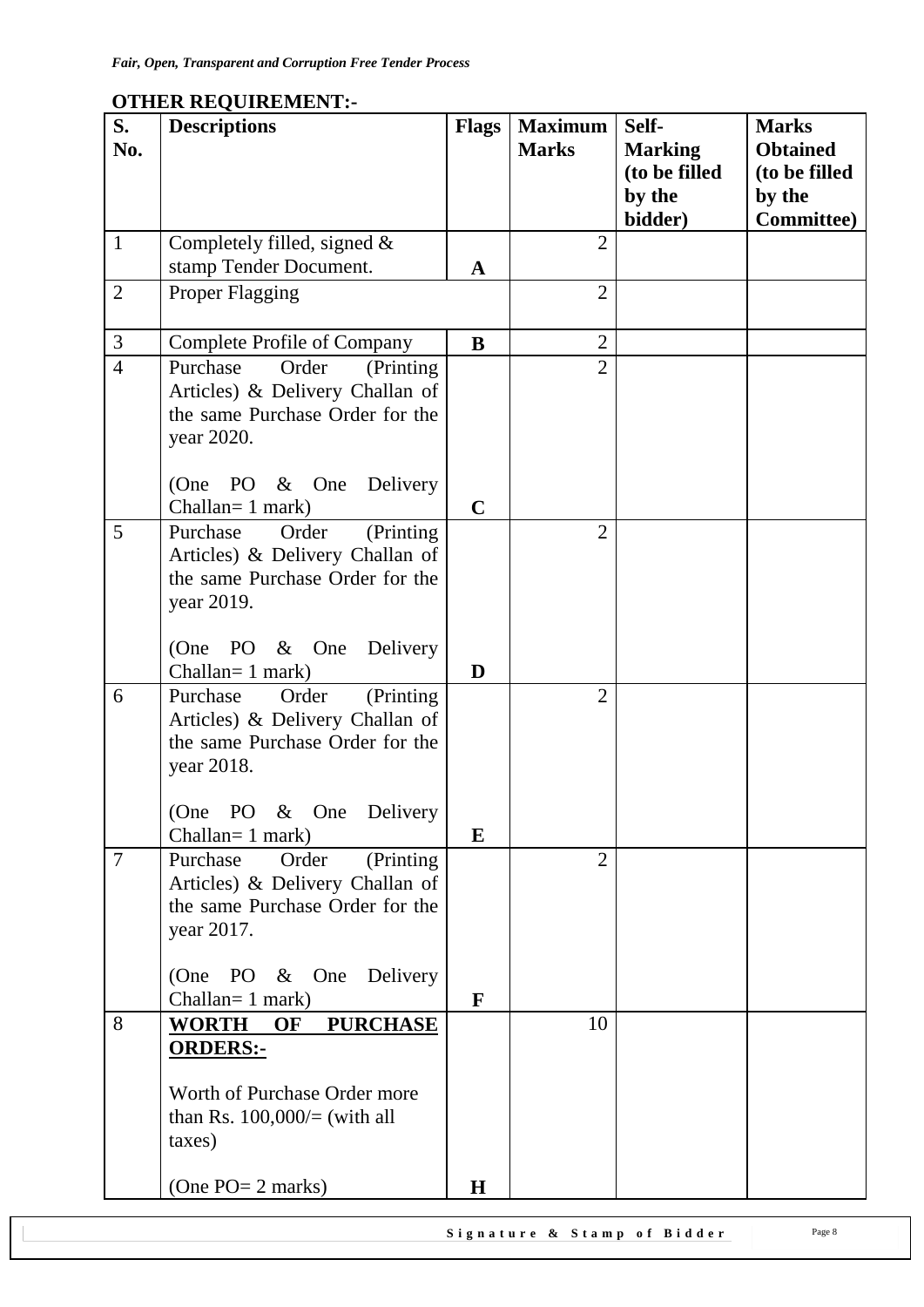| 9                  | <b>FINANCIAL STABILITY:-</b>           |              | 10 |  |
|--------------------|----------------------------------------|--------------|----|--|
|                    | Bank Maintenance Certificate           |              |    |  |
|                    | with minimum closing balance           |              |    |  |
|                    | of Rs. 1 million on 10-04-2021.        |              |    |  |
|                    | <b>OR</b>                              |              |    |  |
|                    | <b>Audited Financial Statements of</b> |              |    |  |
|                    | with<br>last three<br>the<br>years     |              |    |  |
|                    | minimum<br>of<br>income                |              |    |  |
|                    | Rs. $500,000/$ per year.               |              |    |  |
|                    |                                        |              |    |  |
|                    |                                        | $\mathbf{I}$ |    |  |
| 10                 | <b>AFFIDAVIT:-</b>                     |              | 5  |  |
|                    | Affidavit as per format of Sindh       |              |    |  |
|                    | <b>High Court</b>                      | $\bf J$      |    |  |
| 11                 | <b>CONTRACT AGREEMENT:-</b>            |              | 5  |  |
|                    | Contract Agreement as per              |              |    |  |
|                    | format of Sindh High Court.            | $\mathbf K$  |    |  |
| 12                 | <b>SCANNED DOCUMENTS:-</b>             |              | 6  |  |
|                    | Scanned copies of completely           |              |    |  |
|                    | filled, signed $&$ stamped tender      |              |    |  |
|                    | documents, GST, NTN in DVD.            | L            |    |  |
|                    |                                        |              | 50 |  |
| <b>Total Marks</b> |                                        |              |    |  |
|                    |                                        |              |    |  |
|                    | Passing Marks (50%)                    |              | 25 |  |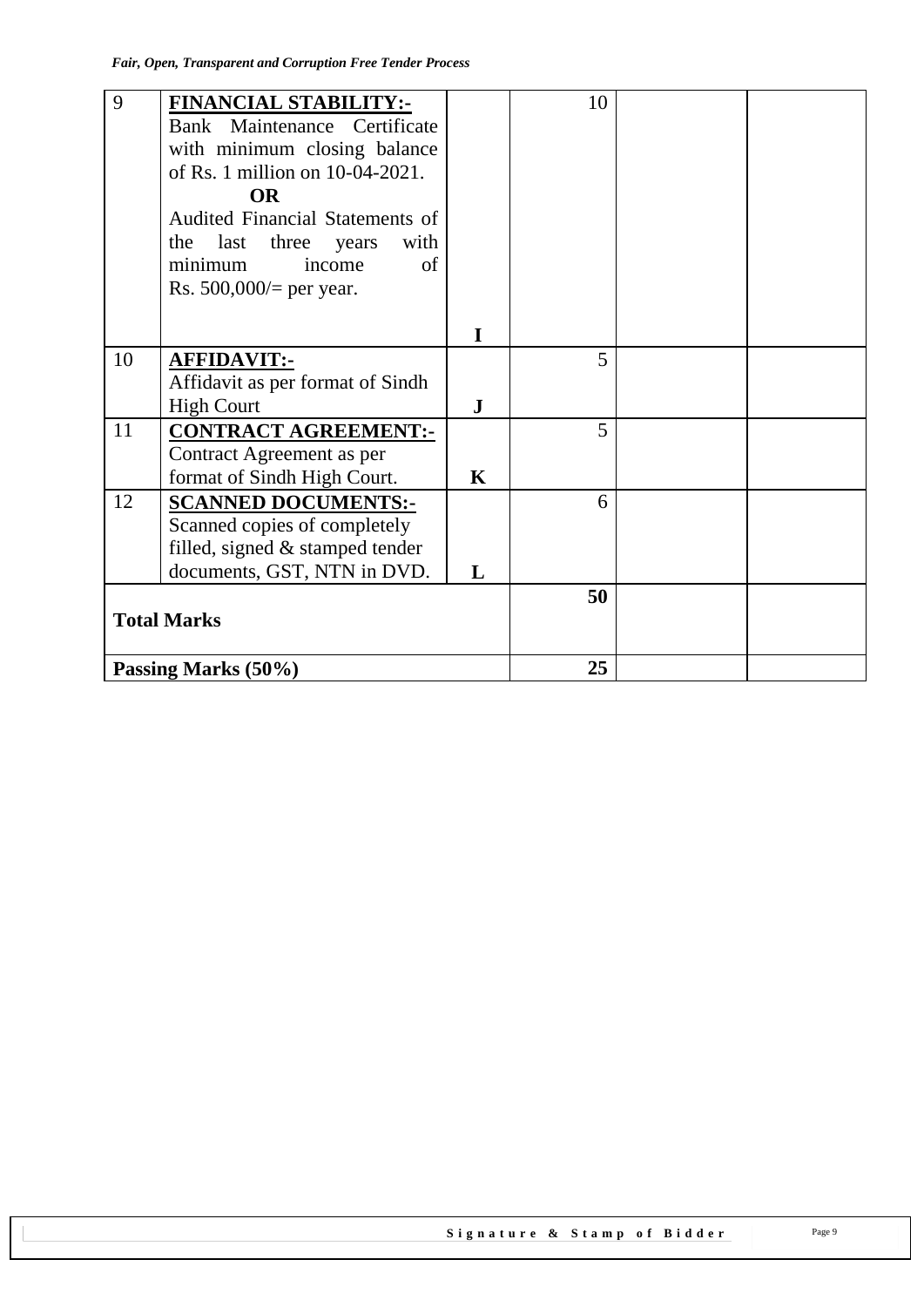## <span id="page-9-0"></span>**7.1. Details of Purchase Orders of Printing Items of similar nature:**

Please be informed that Purchase Orders shall not be considered if the following column (s) are left blank.

| S.<br>$\#$     | $\frac{1}{2}$ cordinal $\frac{1}{2}$ and $\frac{1}{2}$ or $\frac{1}{2}$ or $\frac{1}{2}$<br>Purchase Order   Date<br>issued<br>by<br>(Name<br>of<br>Organization) | <b>Purchase</b><br>Order | of Delivery<br>Challan<br>Number &<br><b>Date</b> | <b>Name</b><br>Contact No of attested from<br><b>Focal Person for</b><br>verification<br>PO | $\mathbf{\&}$   Is<br>PO <sub>1</sub><br>the<br>of   concerned<br>organization<br>$\ddot{\mathbf{c}}$ |
|----------------|-------------------------------------------------------------------------------------------------------------------------------------------------------------------|--------------------------|---------------------------------------------------|---------------------------------------------------------------------------------------------|-------------------------------------------------------------------------------------------------------|
| $1\,$          |                                                                                                                                                                   |                          |                                                   |                                                                                             |                                                                                                       |
| $\overline{2}$ |                                                                                                                                                                   |                          |                                                   |                                                                                             |                                                                                                       |
| $\overline{3}$ |                                                                                                                                                                   |                          |                                                   |                                                                                             |                                                                                                       |
| $\overline{4}$ |                                                                                                                                                                   |                          |                                                   |                                                                                             |                                                                                                       |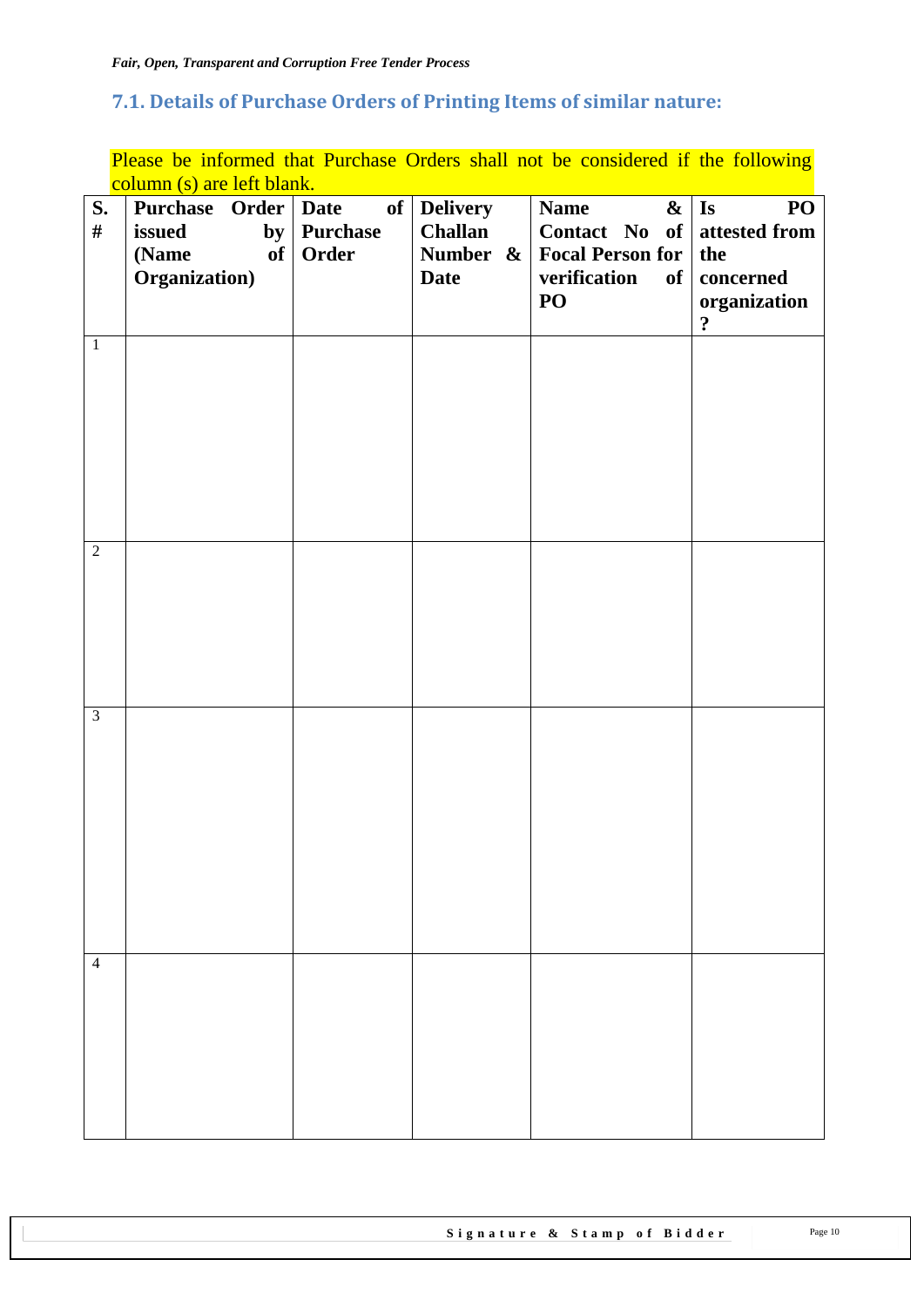| $\sqrt{5}$       |  |  |  |
|------------------|--|--|--|
| $\sqrt{6}$       |  |  |  |
| $\boldsymbol{7}$ |  |  |  |
| $8\,$            |  |  |  |
| $\overline{9}$   |  |  |  |
| $10\,$           |  |  |  |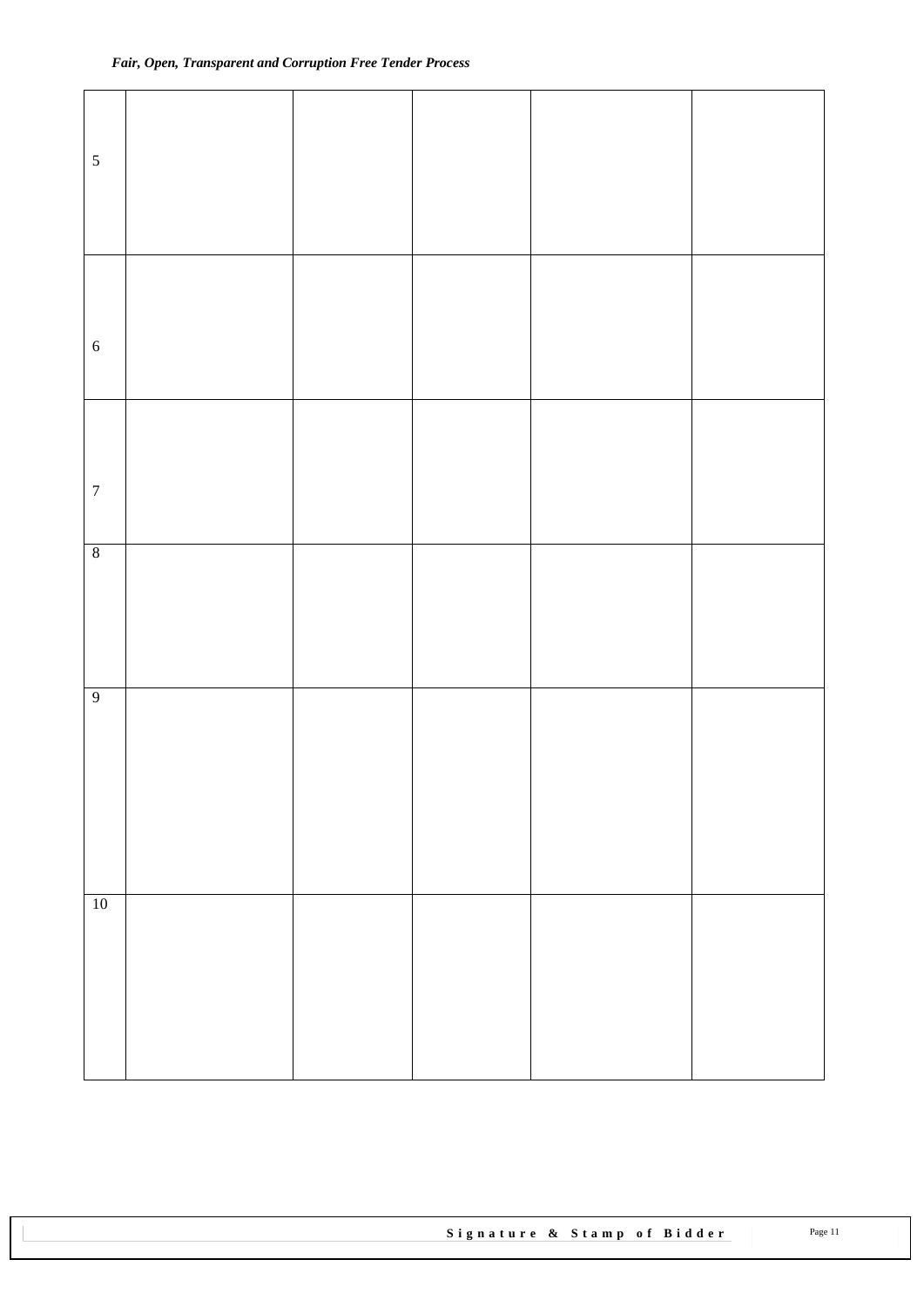## <span id="page-11-0"></span>**7.2. Details of Financial Turnover/ Sales Revenue during the last three (03) years:**

| <b>Financial Year</b> | Turnover (Rs.) |
|-----------------------|----------------|
|                       |                |
| 2017                  |                |
|                       |                |
|                       |                |
|                       |                |
| 2018                  |                |
|                       |                |
|                       |                |
| 2019                  |                |
|                       |                |
|                       |                |
|                       |                |
| 2020                  |                |
|                       |                |
|                       |                |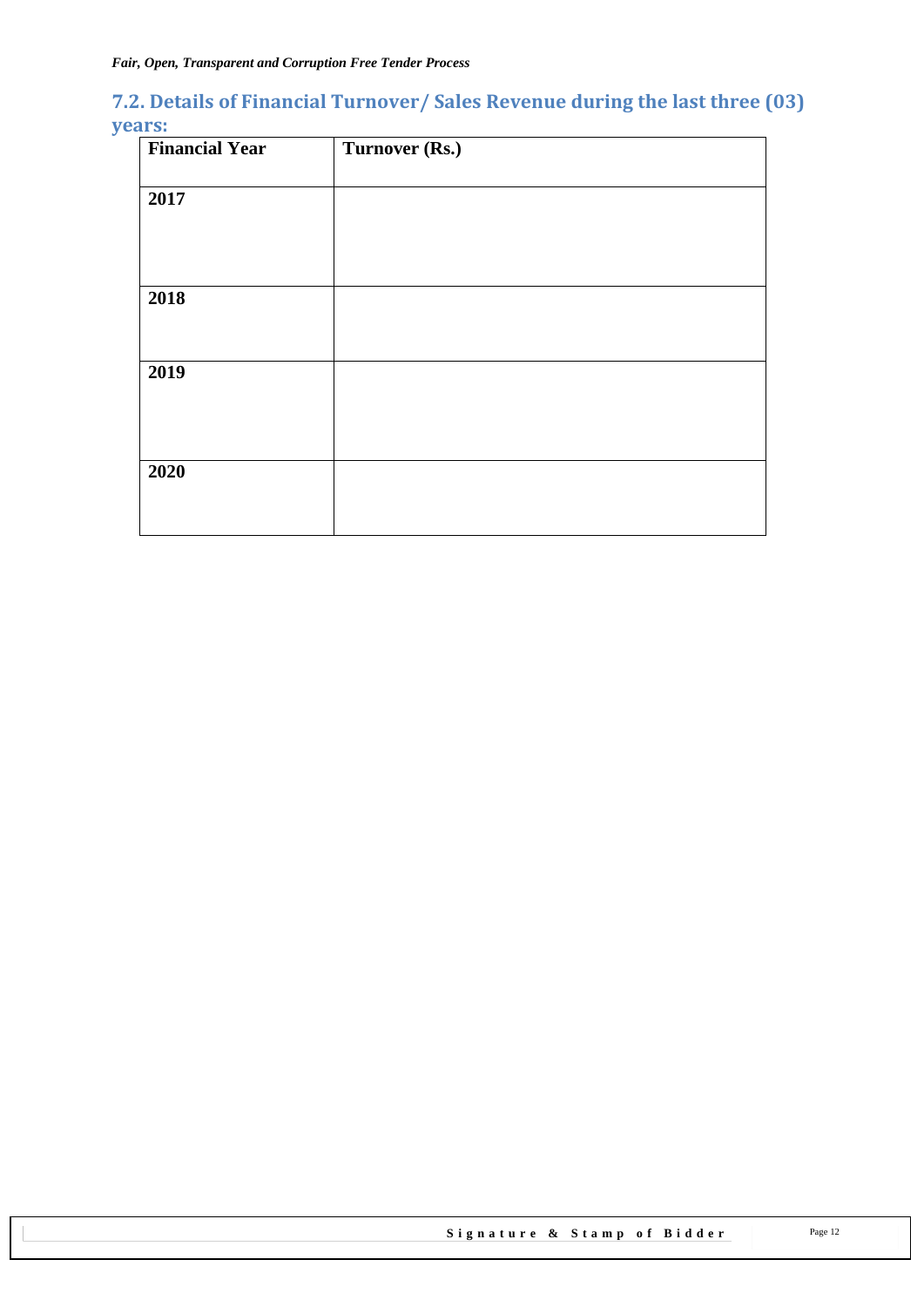## <span id="page-12-0"></span>**8. Specifications & Requirement of Sindh High Court:**

| S# | <b>ITEM NAME</b>    | Weight    | <b>SPECIFICATION</b>          | <b>Required</b> |
|----|---------------------|-----------|-------------------------------|-----------------|
|    |                     | gm        | (As per approved samples)     | Quantity        |
| 01 | <b>PROFESSIONAL</b> | 55        | ON DUPLICATING PAPER.         | 60000           |
|    | <b>REPORT</b><br>OF |           | PRINTING AS PER               | <b>Sheets</b>   |
|    | <b>BAILIFF</b>      |           | PRESCRIBED SPECIMEN           |                 |
|    |                     |           | <b>AND SAMPLE</b>             |                 |
|    |                     |           | <b>AVAILABLE IN STORE OF</b>  |                 |
|    |                     |           | SHC.                          |                 |
| 02 | <b>DIARY SHEET</b>  | 55        | 55 GRAMS ON                   | 150000          |
|    |                     |           | <b>DUPLICATING PAPER</b>      | <b>Sheets</b>   |
|    |                     |           | PRINTING AS PER               |                 |
|    |                     |           | PRESCRIBED SPECIMEN           |                 |
|    |                     |           | <b>AND SAMPLE</b>             |                 |
|    |                     |           | <b>AVAILABLE IN STORE OF</b>  |                 |
|    |                     |           | SHC.                          |                 |
| 03 | <b>ORDER SHEET</b>  | 75        | <b>OFFSET PAPER</b>           | 100000          |
|    |                     |           | <b>IMPORTED SIZE: (13½ X)</b> | <b>Sheets</b>   |
|    |                     |           | $8\frac{1}{2}$                |                 |
|    |                     |           | PRINTING AS PER               |                 |
|    |                     |           | PRESCRIBED SPECIMEN           |                 |
|    |                     |           | <b>AND SAMPLE</b>             |                 |
|    |                     |           | <b>AVAILABLE IN STORE OF</b>  |                 |
|    |                     |           | SHC.                          |                 |
| 04 | <b>FILE COVER</b>   | $250+250$ | PASTED (DUPLEX) SIZE:         | 1200            |
|    | (DUPLEX)            |           | 13 ½ X 11" WITH EYELET        | File            |
|    | <b>CONFIDENTIAL</b> |           | (LARGE SIZE)                  | covers          |
|    |                     |           | PRINTING AS PER               |                 |
|    |                     |           | PRESCRIBED SPECIMEN           |                 |
|    |                     |           | <b>AND SAMPLE</b>             |                 |
|    |                     |           | AVAILABLE IN STORE OF         |                 |
|    |                     |           | SHC.                          |                 |
| 05 | <b>FILE COVER</b>   | $250+250$ | SIZE: (10½" X 14½") WITH      | 1200            |
|    | (DUPLEX)            |           | <b>EYELID (LARGE SIZE)</b>    | File            |
|    | <b>DEVLOPMENT</b>   |           | PRINTING AS PER               | covers          |
|    |                     |           | PRESCRIBED SPECIMEN           |                 |
|    |                     |           | <b>AND SAMPLE</b>             |                 |
|    |                     |           | <b>AVAILABLE IN STORE OF</b>  |                 |
|    |                     |           | SHC.                          |                 |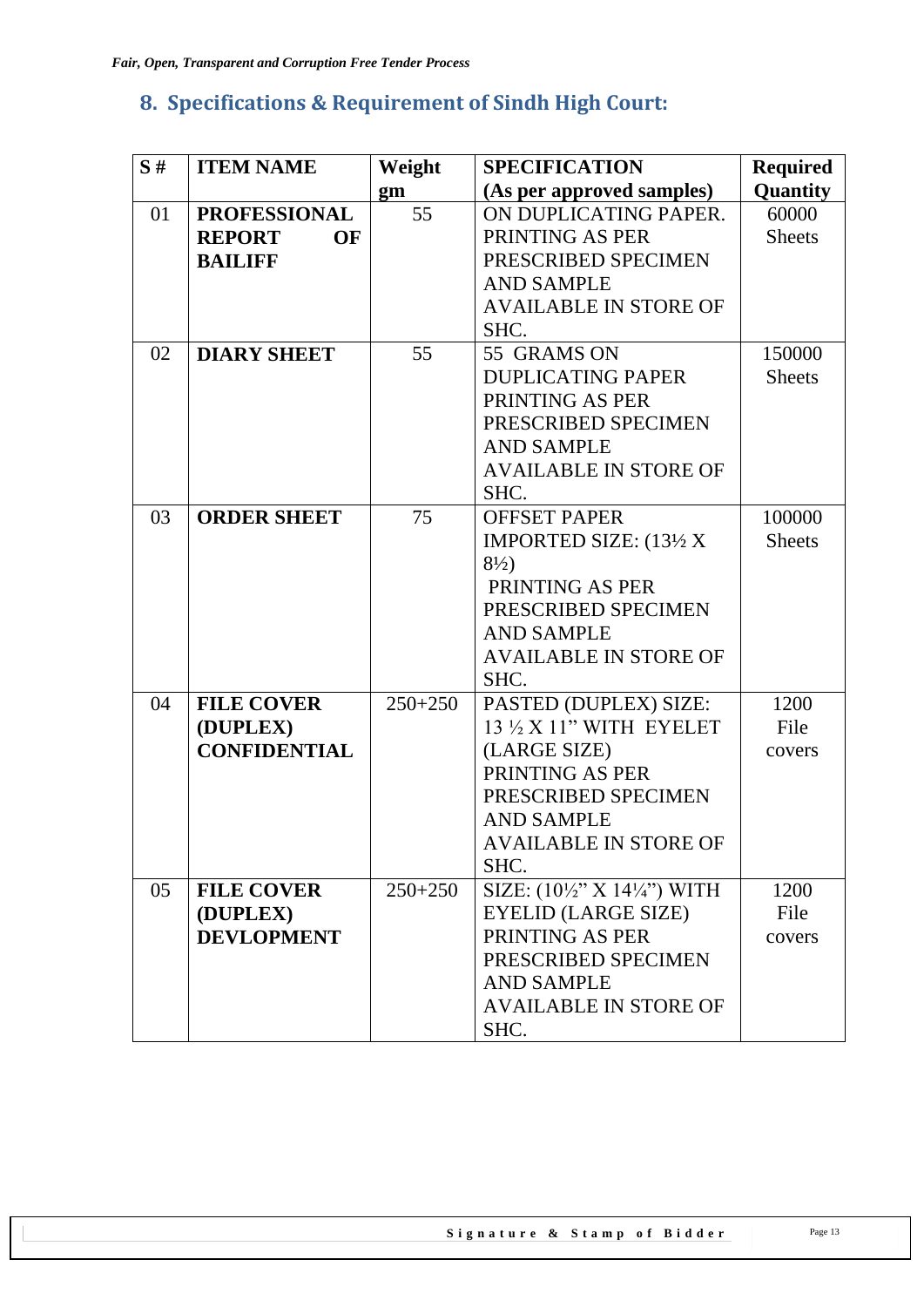| 06 | <b>FILE COVER</b>  | $250+250$ | SIZE: $10\frac{1}{2}$ $X$ $14\frac{1}{2}$        | 1500   |
|----|--------------------|-----------|--------------------------------------------------|--------|
|    | (DUPLEX)           |           | <b>CLOSED WITH TWO</b>                           | File   |
|    | <b>GAZETTE</b>     |           | EYELID LARGE SIZE.                               | covers |
|    |                    |           | PRINTING AS PER                                  |        |
|    |                    |           | PRESCRIBED SPECIMEN                              |        |
|    |                    |           | <b>AND SAMPLE</b>                                |        |
|    |                    |           | <b>AVAILABLE IN STORE OF</b>                     |        |
|    |                    |           | SHC.                                             |        |
| 07 | <b>FILE COVEDR</b> | 300       | BOX BOARD SIZE: 14 1/4 X                         | 15000  |
|    | (BLUE)             |           | 10 CLOSED SIZE.                                  | File   |
|    |                    |           | <b>PRINTING</b><br><b>AS</b><br><b>PER</b>       | covers |
|    |                    |           | PRESCRIBED SPECIMEN                              |        |
|    |                    |           | AND<br><b>SAMPLE</b>                             |        |
|    |                    |           | <b>AVAILABLE IN STORE OF</b>                     |        |
|    |                    |           | SHC.                                             |        |
| 08 | <b>FILE COVER</b>  |           | BOX BOARD SIZE: 14 1/4 X                         | 10000  |
|    | (MIT)              |           | 10 CLOSED SIZE.                                  | File   |
|    |                    |           | <b>PRINTING</b><br>AS 5<br><b>PER</b>            | covers |
|    |                    |           | PRESCRIBED SPECIMEN                              |        |
|    |                    |           | <b>AND</b><br><b>SAMPLE</b>                      |        |
|    |                    |           | <b>AVAILABLE IN STORE OF</b>                     |        |
|    |                    |           | SHC.                                             |        |
| 09 | <b>FILE COVER</b>  | $250+250$ | PASTED (DUPLEX) SIZE:                            | 1500   |
|    | (DUPLEX)           |           | $10\frac{1}{2}$ " X $14\frac{1}{2}$ " CLOSE WITH | File   |
|    | <b>ADMIN</b>       |           | 4 EYELID.                                        | covers |
|    |                    |           | (BOX BOARD SIZE: 14 1/4)                         |        |
|    |                    |           | X 10 CLOSED SIZE.                                |        |
|    |                    |           | PRINTING AS PER                                  |        |
|    |                    |           | PRESCRIBED SPECIMEN                              |        |
|    |                    |           | <b>AND SAMPLE</b>                                |        |
|    |                    |           | <b>AVAILABLE IN STORE OF</b>                     |        |
|    |                    |           | SHC.                                             |        |
| 10 | <b>FILE COVER</b>  | 400       | <b>DUPLEX BOX BOARD IN</b>                       | 10000  |
|    | (TAX) ASH          |           | $(2 PCS SET)$ SIZE: $8\frac{3}{4}$ X 13          | File   |
|    | <b>WHITE</b>       |           | $\frac{3}{4}$ .                                  | covers |
|    |                    |           | <b>BOX BOARD SIZE: 14 1/4 X</b>                  |        |
|    |                    |           | 10 CLOSED SIZE.                                  |        |
|    |                    |           | <b>PRINTING</b><br><b>PER</b><br>AS              |        |
|    |                    |           | PRESCRIBED SPECIMEN                              |        |
|    |                    |           | <b>SAMPLE</b><br><b>AND</b>                      |        |
|    |                    |           | <b>AVAILABLE IN STORE OF</b>                     |        |
|    |                    |           | SHC.                                             |        |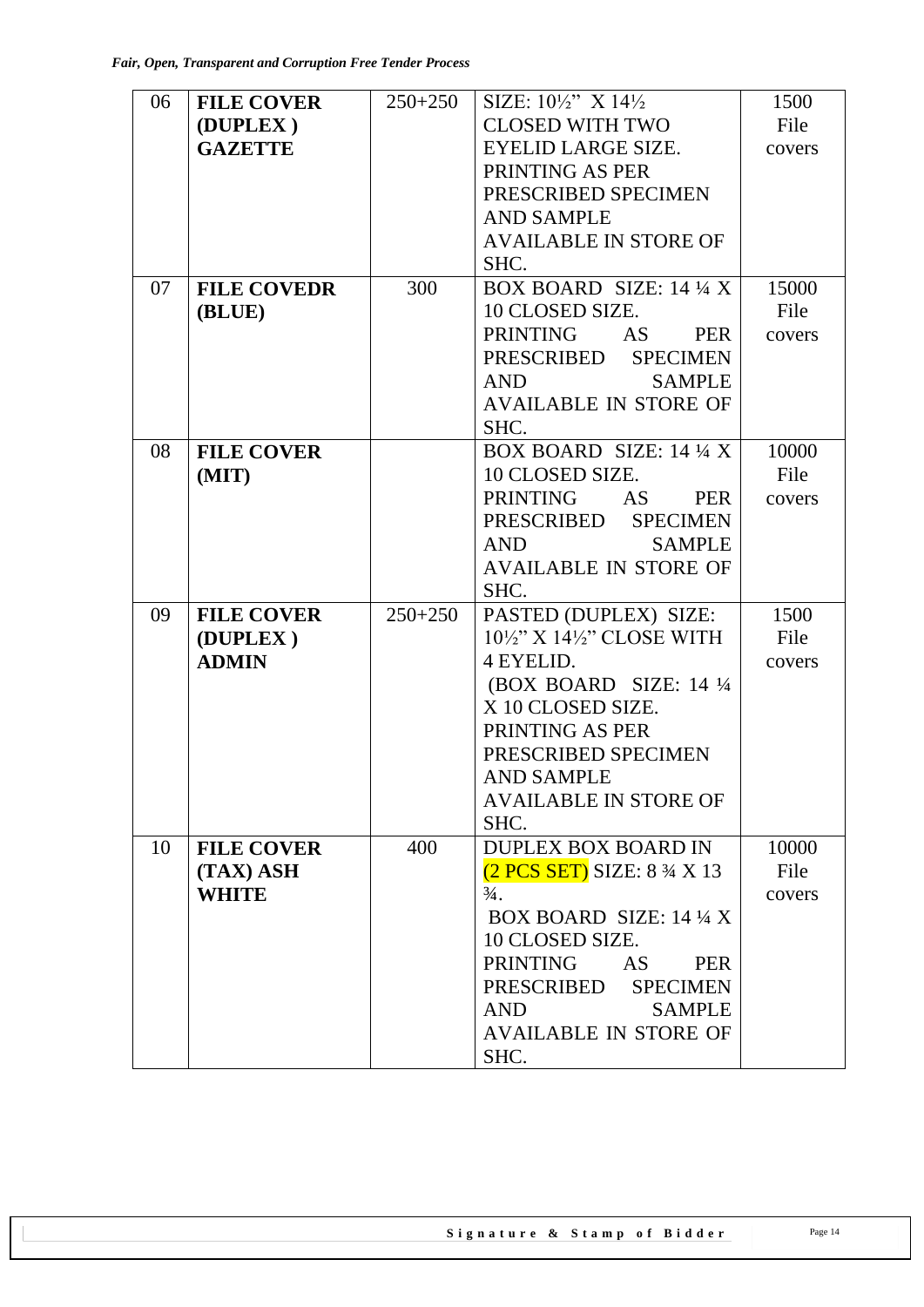| 11 | <b>FILE COVER</b>     | 400      | <b>DUPLEX BOX BOARD IN</b>                         | 1000     |
|----|-----------------------|----------|----------------------------------------------------|----------|
|    | (JUDICIAL)            |          | $(2 PCS SET)$ SIZE: $8\frac{3}{4}$ X 13            | File     |
|    | <b>MISSING</b>        |          | $\frac{3}{4}$ .                                    | covers   |
|    | <b>PERSON</b>         |          | PRINTING AS PER                                    |          |
|    |                       |          | PRESCRIBED SPECIMEN                                |          |
|    |                       |          | <b>AND SAMPLE</b>                                  |          |
|    |                       |          | <b>AVAILABLE IN STORE OF</b>                       |          |
|    |                       |          | SHC.                                               |          |
| 12 | <b>FILE COVER</b>     | 1750 X 2 | SIZE: 9" X 131/2" WITH 4                           | 500      |
|    | (PACKKA)              |          | EYELIDS.                                           | File     |
|    |                       |          | PRINTING AS PER                                    | covers   |
|    |                       |          | PRESCRIBED SPECIMEN                                |          |
|    |                       |          | <b>AND SAMPLE</b>                                  |          |
|    |                       |          | <b>AVAILABLE IN STORE OF</b>                       |          |
|    |                       |          | SHC.                                               |          |
| 13 | <b>FILE COVER</b>     | 1750 X 2 | SIZE: 9" X 131/2" WITH 4                           | 500      |
|    | (PACKKA)              |          | EYELIDS.                                           | File     |
|    | <b>(CONFIDENTIAL)</b> |          | PRINTING AS PER                                    | covers   |
|    |                       |          | PRESCRIBED SPECIMEN                                |          |
|    |                       |          | <b>AND SAMPLE</b>                                  |          |
|    |                       |          | <b>AVAILABLE IN STORE OF</b>                       |          |
|    |                       |          | SHC.                                               |          |
| 14 | <b>FILE COVER</b>     | 400      | (DUPLEX) BOX BOARD IN                              | 5000     |
|    | (JUDICIAL)            |          | 2 PCS SET                                          | File     |
|    | <b>COLOR: RED</b>     |          | size: $8\frac{3}{4} \times 13\frac{3}{4}$ PRINTING | covers   |
|    |                       |          | <b>AS PER PRESCRIBED</b>                           |          |
|    |                       |          | <b>SPECIMEN AND SAMPLE</b>                         |          |
|    |                       |          | <b>AVAILABLE IN STORE OF</b>                       |          |
|    |                       |          | SHC.                                               |          |
| 15 | <b>FILE COVER</b>     | 400      | <b>DUPLEX BOX BOARD IN 2</b>                       | 50000    |
|    | (JUDICIAL)            |          | PCS SET $(8\frac{3}{4}$ " X $13\frac{3}{4}$ ")     | File     |
|    | <b>YELLOW</b>         |          | PRINTING AS PER                                    | covers   |
|    |                       |          | PRESCRIBED SPECIMEN                                |          |
|    |                       |          | <b>AND SAMPLE</b>                                  |          |
|    |                       |          | <b>AVAILABLE IN STORE OF</b>                       |          |
|    |                       |          | SHC.                                               |          |
| 16 | <b>INSTITUTION</b>    | 80       | <b>OFFSET PAPER</b>                                | 200      |
|    |                       |          | <b>COTAINING 400 PAGES</b>                         |          |
|    | <b>REGISTER</b>       |          | SIZE: 191/2" X 141/2"                              | Register |
|    |                       |          | PRINTING AS PER                                    |          |
|    |                       |          | PRESCRIBED SPECIMEN                                |          |
|    |                       |          | <b>AND SAMPLE</b>                                  |          |
|    |                       |          | <b>AVAILABLE IN STORE OF</b>                       |          |
|    |                       |          | SHC.                                               |          |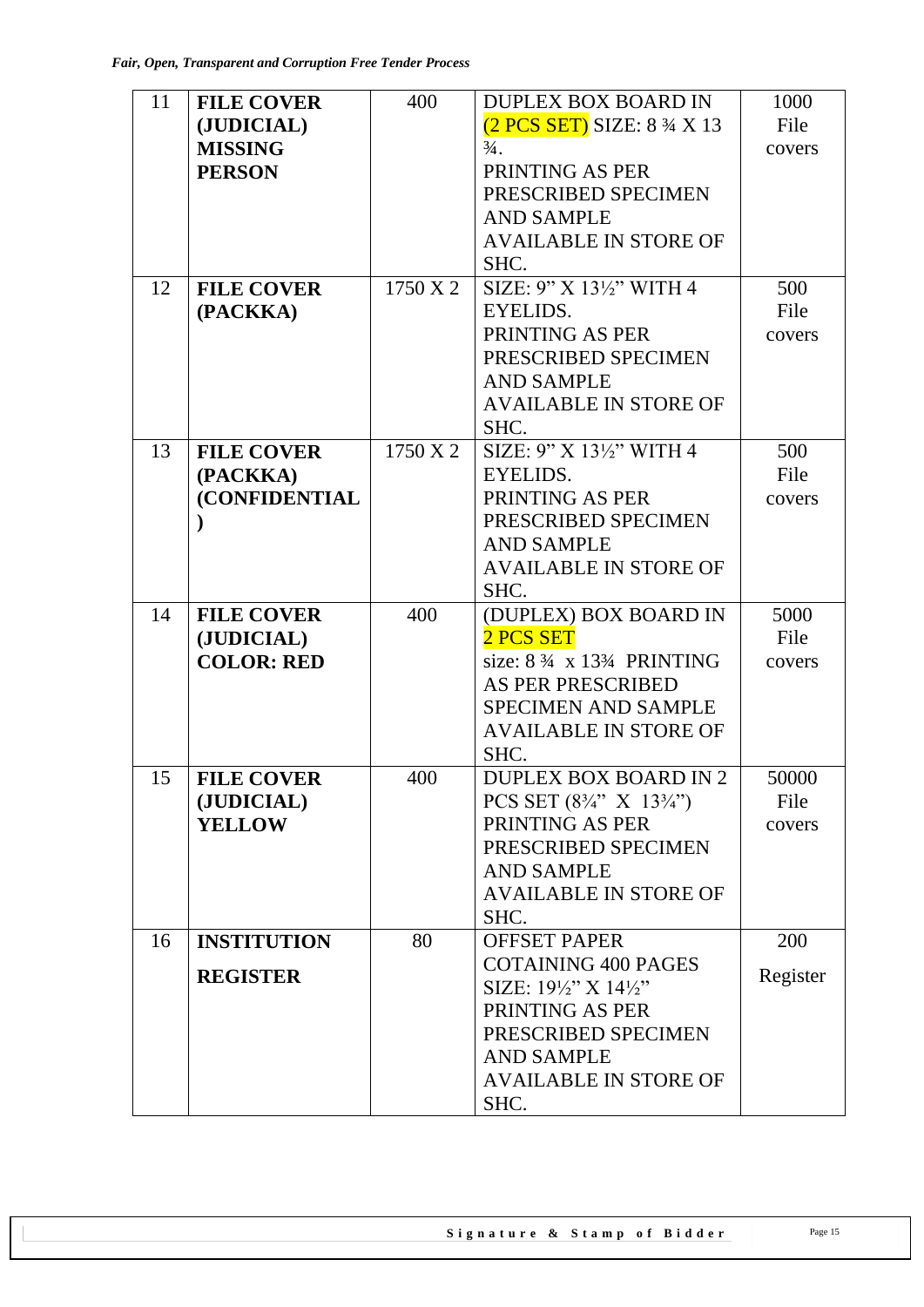| 17 | <b>INWARD</b>      | 80 | <b>OFFSET PAPER</b>                     | 150           |
|----|--------------------|----|-----------------------------------------|---------------|
|    | <b>REGISTER</b>    |    | <b>CONTAINING 400 PAGES</b>             | Registers     |
|    |                    |    | SIZE: $16\frac{1}{2}$ X 8 $\frac{1}{2}$ |               |
|    |                    |    | PRINTING AS PER                         |               |
|    |                    |    | PRESCRIBED SPECIMEN                     |               |
|    |                    |    | <b>AND SAMPLE</b>                       |               |
|    |                    |    | <b>AVAILABLE IN STORE OF</b>            |               |
|    |                    |    | SHC.                                    |               |
| 18 | <b>OUTWARD</b>     | 80 | <b>OFFSET PAPER</b>                     | 100           |
|    | <b>REGISTER</b>    |    | <b>CONTAINING 400 PAGES</b>             | Registers     |
|    |                    |    | SIZE $16\frac{1}{2}$ X 8 $\frac{1}{2}$  |               |
|    |                    |    | PRINTING AS PER                         |               |
|    |                    |    | PRESCRIBED SPECIMEN                     |               |
|    |                    |    | <b>AND SAMPLE</b>                       |               |
|    |                    |    | <b>AVAILABLE IN STORE OF</b>            |               |
|    |                    |    | SHC.                                    |               |
| 19 | <b>MUSTER ROLL</b> | 90 | <b>OFFSET</b><br><b>PAPER</b>           | 50            |
|    |                    |    | IMPORTED, CONTAINING                    | <b>MUSTER</b> |
|    |                    |    | PAGES COMPLETE<br>50                    | <b>ROLL</b>   |
|    |                    |    | FOUR(4) COLORS<br><b>ON</b>             |               |
|    |                    |    | <b>PRINTED</b><br>TITLE COVER           |               |
|    |                    |    | WITH HARD 32 OZ BOARD                   |               |
|    |                    |    | BINDING PRINT AS PER                    |               |
|    |                    |    | PRESCRIBED SPECIMENT                    |               |
|    |                    |    | & SAMPLE)                               |               |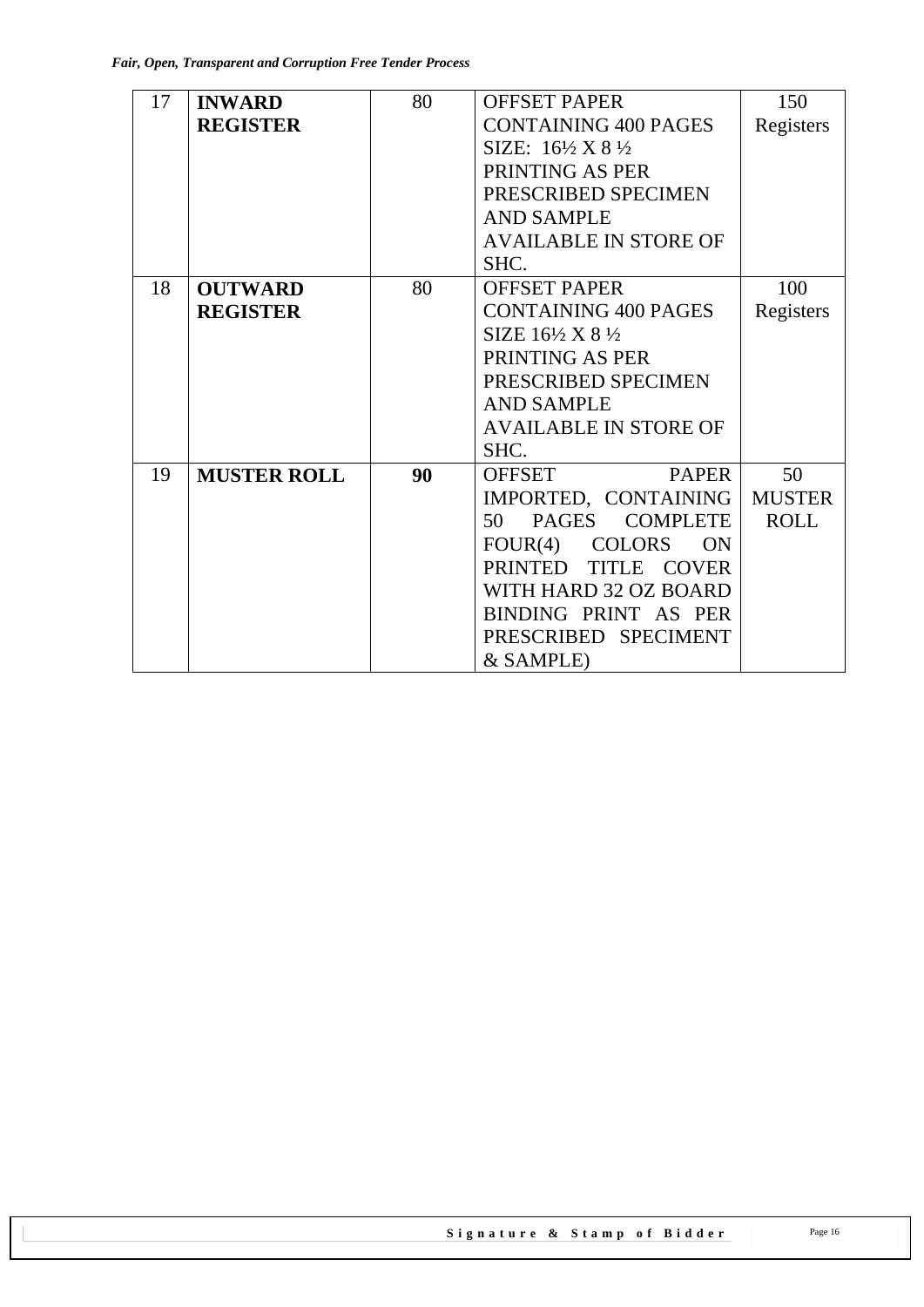## <span id="page-16-0"></span>**9. Financial Proposal:-**

- Tender will be awarded on *item wise basis* on the basis of Unit Price without GST.
- Bidders are free to apply for one or more than one items as per their own convenient.
- Please visit store of Sindh High Court before quoting rates.

| S# | <b>ITEM NAME</b>                          | <b>Required</b><br>Quantity<br>$\mathbf{G}(\mathbf{A})$ | <b>Unit Price</b><br>without<br><b>GST PKR</b><br>"B" | <b>Amount</b><br>without<br><b>GST PKR</b><br>" $A * B"$ |
|----|-------------------------------------------|---------------------------------------------------------|-------------------------------------------------------|----------------------------------------------------------|
| 01 | <b>PROFESSIONAL</b>                       | 60000                                                   |                                                       |                                                          |
|    | <b>REPORT OF BAILIFF</b>                  | <b>Sheets</b>                                           |                                                       |                                                          |
| 02 | <b>DIARY SHEET</b>                        | 150000                                                  |                                                       |                                                          |
|    |                                           | <b>Sheets</b>                                           |                                                       |                                                          |
| 03 | <b>ORDER SHEET</b>                        | 100000                                                  |                                                       |                                                          |
|    |                                           | <b>Sheets</b>                                           |                                                       |                                                          |
| 04 | <b>FILE COVER</b>                         | 1200                                                    |                                                       |                                                          |
|    | (DUPLEX)                                  | File covers                                             |                                                       |                                                          |
|    | <b>CONFIDENTIAL</b>                       |                                                         |                                                       |                                                          |
| 05 | <b>FILE COVER (DUPLEX)</b>                | 1200                                                    |                                                       |                                                          |
|    | <b>DEVLOPMENT</b>                         | File covers                                             |                                                       |                                                          |
| 06 | <b>FILE COVER</b>                         | 1500                                                    |                                                       |                                                          |
|    | (DUPLEX) GAZETTE                          | File covers                                             |                                                       |                                                          |
| 07 | <b>FILE COVEDR (BLUE)</b>                 | 15000                                                   |                                                       |                                                          |
|    |                                           | File covers                                             |                                                       |                                                          |
| 08 | FILE COVER (MIT)                          | 10000                                                   |                                                       |                                                          |
|    |                                           | File covers                                             |                                                       |                                                          |
| 09 | <b>FILE COVER</b>                         | 1500                                                    |                                                       |                                                          |
|    | (DUPLEX) ADMIN                            | File covers                                             |                                                       |                                                          |
| 10 | <b>COVER</b><br><b>FILE</b><br>(TAX)      | 10000                                                   |                                                       |                                                          |
|    | <b>ASH WHITE</b>                          | File covers                                             |                                                       |                                                          |
| 11 | <b>COVER</b><br><b>FILE</b>               | 1000                                                    |                                                       |                                                          |
|    | (JUDICIAL)                                | File covers                                             |                                                       |                                                          |
|    | <b>MISSING PERSON</b>                     |                                                         |                                                       |                                                          |
| 12 | <b>COVER</b><br><b>FILE</b>               | 500                                                     |                                                       |                                                          |
|    | (PACKKA)                                  | File covers                                             |                                                       |                                                          |
| 13 | <b>COVER</b><br><b>FILE</b>               | 500                                                     |                                                       |                                                          |
|    | (PACKKA)                                  | File covers                                             |                                                       |                                                          |
|    | (CONFIDENTIAL)                            |                                                         |                                                       |                                                          |
| 14 | <b>FILE COVER</b>                         | 5000                                                    |                                                       |                                                          |
|    | (JUDICIAL)<br><b>COLOR:</b><br><b>RED</b> | File covers                                             |                                                       |                                                          |
| 15 | <b>FILE</b><br><b>COVER</b>               | 50000                                                   |                                                       |                                                          |
|    | (JUDICIAL) YELLOW                         | File covers                                             |                                                       |                                                          |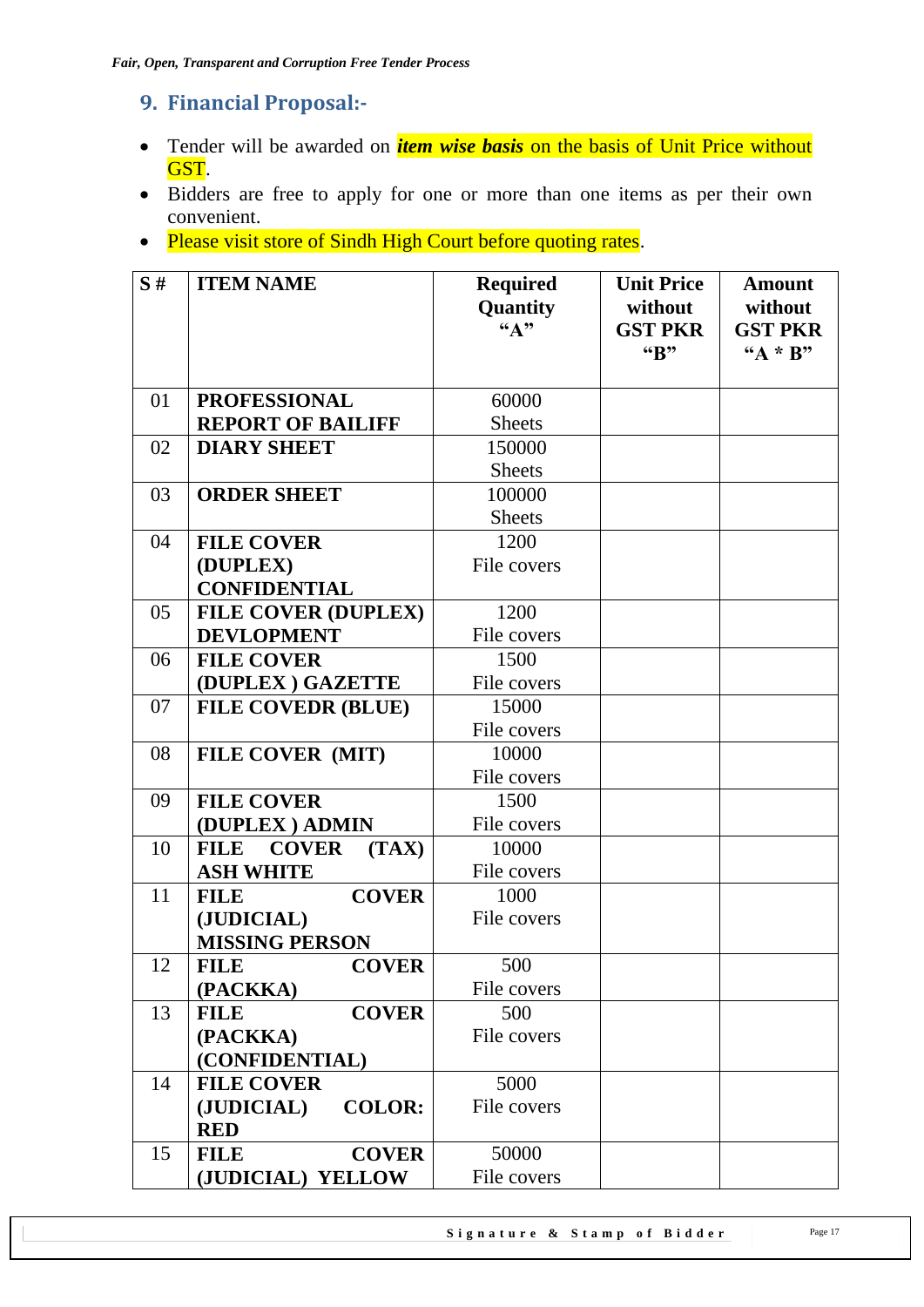| 16 | <b>INSTITUTION</b>                  | 200                |  |
|----|-------------------------------------|--------------------|--|
|    | <b>REGISTER</b>                     | Register           |  |
|    |                                     |                    |  |
| 17 | <b>INWARD REGISTER</b>              | 150                |  |
|    |                                     |                    |  |
|    |                                     | Registers          |  |
| 18 | <b>OUTWARD REGISTER</b>             | 100                |  |
|    |                                     | Registers          |  |
| 19 | <b>MUSTER ROLL</b>                  | 50                 |  |
|    |                                     | <b>MUSTER ROLL</b> |  |
|    | <b>TOTAL AMOUNT WITHOUT GST PKR</b> |                    |  |
|    | (for calculating Bid Security only) |                    |  |
|    |                                     |                    |  |
|    | <b>TOTAL AMOUNT ALL TAXES PKR</b>   |                    |  |
|    | (for calculating Bid Security only) |                    |  |
|    | 5 % OF TOTAL AMOUNT WITH ALL TAXES  |                    |  |
|    | (for calculating Bid Security only) |                    |  |
|    |                                     |                    |  |
|    |                                     |                    |  |

| <b>Name</b>        |  |
|--------------------|--|
|                    |  |
|                    |  |
|                    |  |
|                    |  |
| <b>Designation</b> |  |
|                    |  |
|                    |  |
|                    |  |
|                    |  |
| <b>Cell Number</b> |  |
|                    |  |
|                    |  |
|                    |  |
|                    |  |
|                    |  |
| Signature & stamp  |  |
|                    |  |
|                    |  |
|                    |  |
|                    |  |

|                                      | <b>Chairman, Procurement Committee</b> |
|--------------------------------------|----------------------------------------|
|                                      |                                        |
|                                      |                                        |
|                                      |                                        |
| <b>Member, Procurement Committee</b> | <b>Member, Procurement Committee</b>   |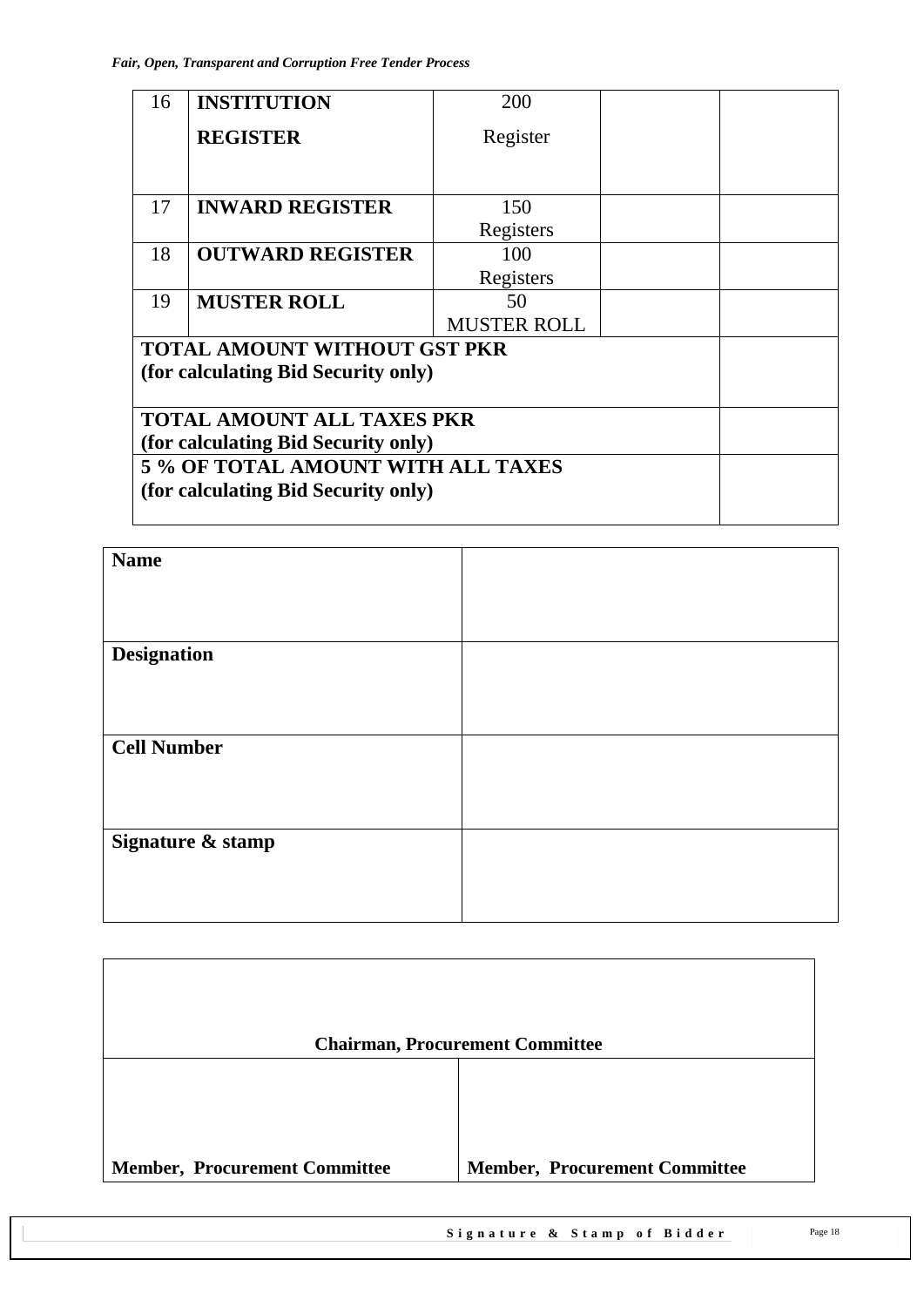## <span id="page-18-0"></span>**9.1. Instructions for Financial Proposal:**

- a. Rates must be quoted in Pakistani Currency (PKR).
- b. All Government taxes/duties shall be applicable as per rules.
- c. Taxes shall be deducted by the Office of A.G Sindh and its decision shall be final.
- d. Chaque (s) will be handed over to successful bidder by Budget Branch of this Court through corruption free process.
- e. No request for change in price shall be considered under any circumstances due to fluctuation or variation in dollar/foreign currency/exchange rates or any other factor affecting the cost of item.
- f. No Advance Payment will be made before delivery of items.
- g. Please be informed that out tender process is fair, open, transparent and corruption free. Hence, you are advised to quote market based competitive rates.
- h. Bidder should have active vendor I.D at the time of submission of bill.

## <span id="page-18-1"></span>**9.2. Sample of Calculation of Bid Security (along with financial proposal)**

- 1. **Bid Security of 5% of total quoted amount** will be deposited along with Tender Document in shape of BID SECURITY FORM/ PAY ORDER/ BANK DRAFT as reflected in tender notice.
- 2. Bid Security should favor Registrar, High Court of Sindh, Karachi.
- 3. Original Bid Security and copy of the same is mandatory.
- 4. Bidder may submit single bid security for all quoted items or separate bid securities for individual items, as per their own convenient.

| 5% of Total Amount with    |  |
|----------------------------|--|
| all taxes                  |  |
| <b>Pay Order Number</b>    |  |
| Pay Order Issuance Date    |  |
| <b>Name of Bank</b>        |  |
| <b>Amount of Pay Order</b> |  |
| <b>Period of Validity</b>  |  |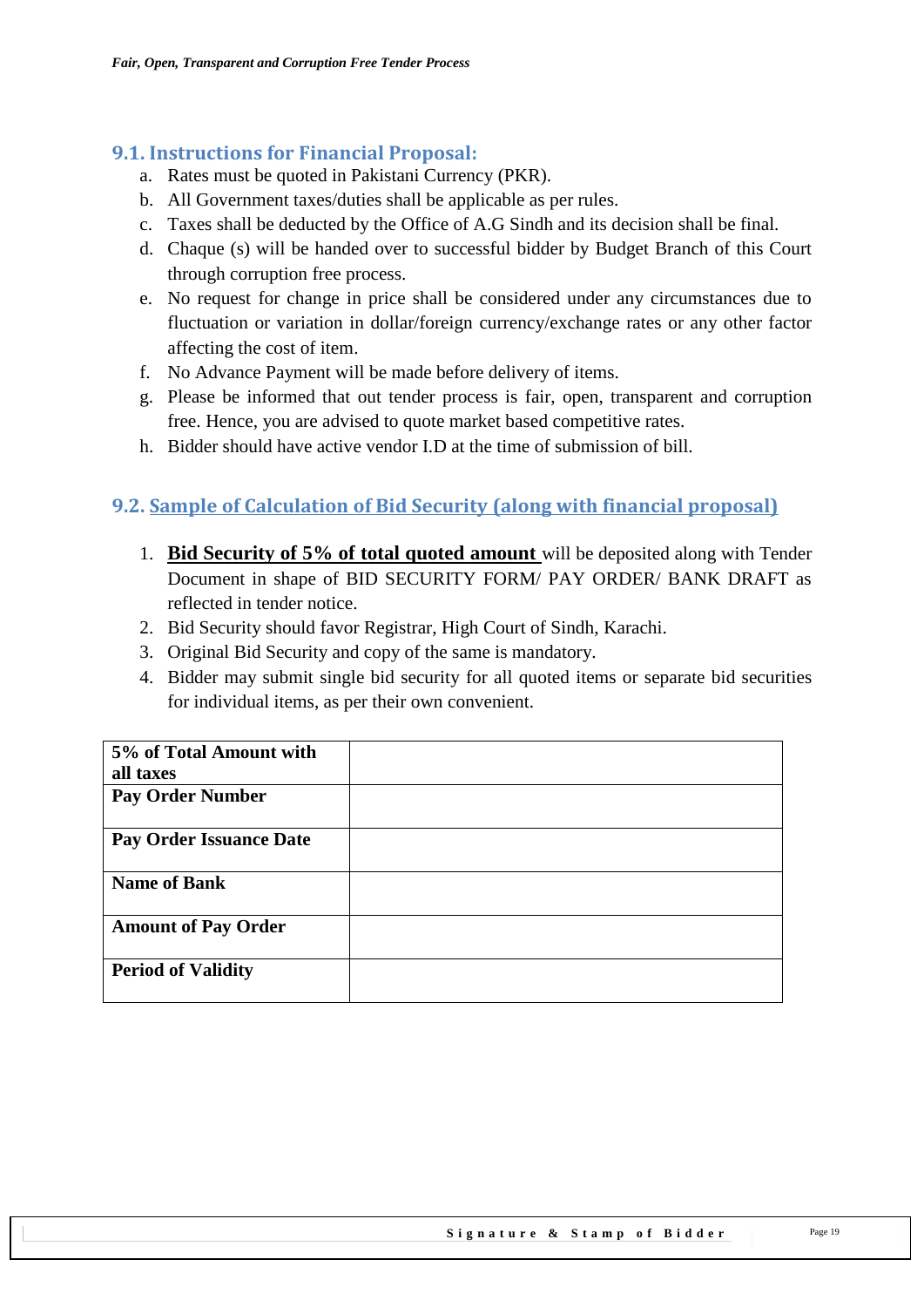### **Please attach/ paste/ staple copy of Bid Security in this Box**

#### <span id="page-19-0"></span>**10. Terms & Conditions:**

- 1. **Bidding Method**: *Single Stage-One Envelope method* will be adopted for bidding process as per SPPRA Rules.
- 2. **Qualification/ Eligibility:** Bidders are bound to submit soft and hard copies of all documents as mentioned in Eligibility Criteria Section, in order to establish their eligibility to participate in bid. In case of non-availability of either, soft or hard copy, bidder may be disqualified.
- 3. **Release of Bid Security**: The bid security of unsuccessful bidder will be released by SHC after award of work or after expiry of bid validity period as per rules.
- 4. **Late Bids**: Sindh High Court shall not consider any bid that arrives after the deadline for submission of bids, as reflected in NIT. Any bid received after the deadline for submission of bids shall be declared late, rejected, and returned unopened to the Bidder.
- 5. **Responsive Bids**: A substantially responsive Bid is one that conforms to all the terms, conditions, and specifications of the Bidding Documents without material deviation, reservation, or omission. Non-responsive Bids shall not be considered. Bidders are advised in their own interest to prepare their bids as per format, requirements, terms & conditions, mentioned in bid documents. Bidders are also advised to submit soft and hard copies of all required documents along with their bids.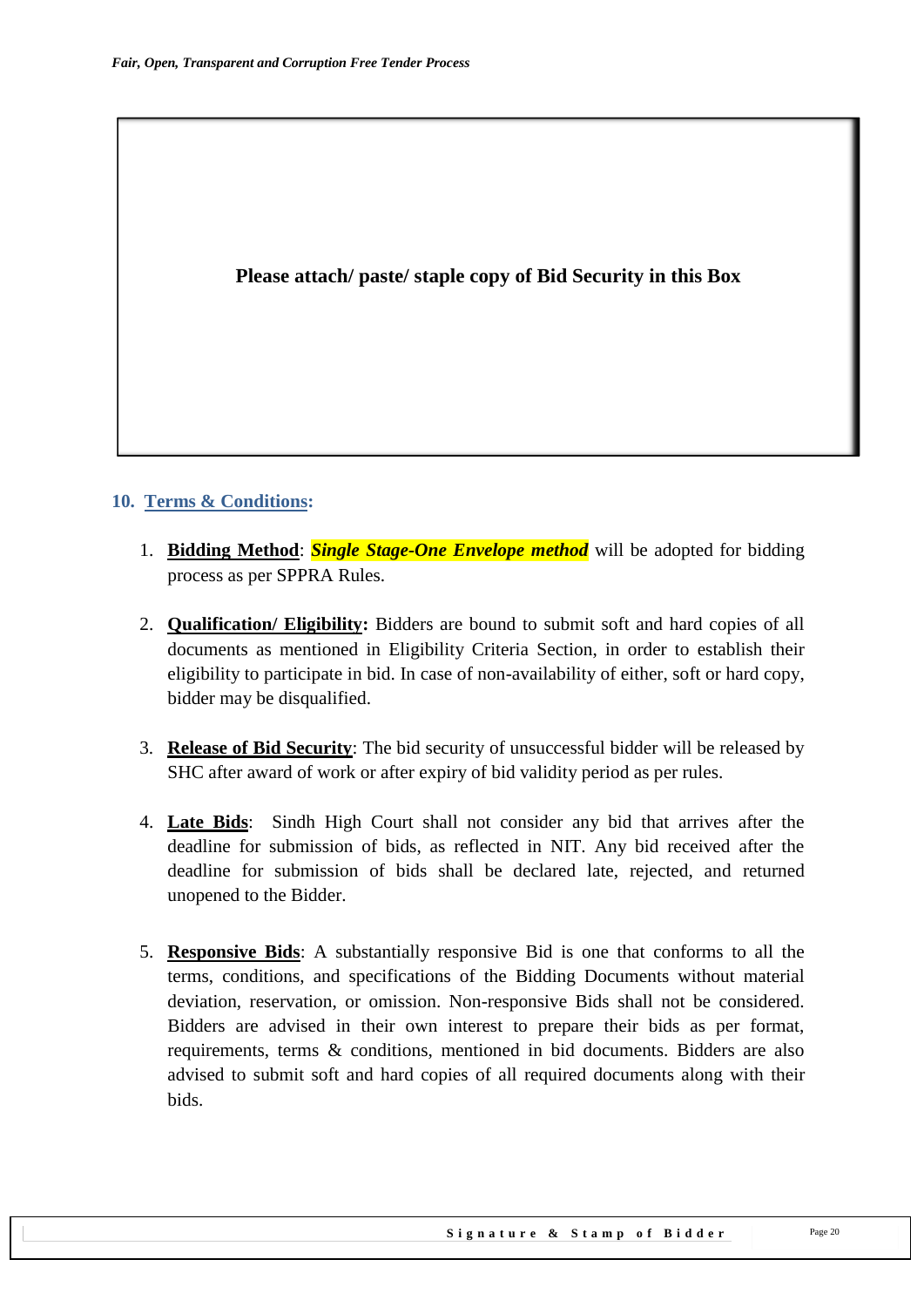- 6. **Award of Contract**: Sindh High Court may award the Contract to the **qualified Bidder** (s) whose offer has been determined to be the lowest bid and is substantially responsive to the Bidding Documents, provided further that the Bidder is determined to be qualified to perform the Contract satisfactorily.
- 7. **Notification/ Purchase Order for Award of Contract**: Prior to the expiration of the period of bid validity, Sindh High Court will notify the successful Bidder, in writing, that its Bid has been accepted. Until a formal Contract is prepared and executed, the purchase order/ notification of award shall constitute a binding Contract.
- 8. **Performance Security**: The bid security of successful bidder will be released after submission of Performance Security equal to **5 % of total cost of contract** or may be adjusted with bid security.
- 9. **Release of Performance Security**: Performance Security shall be released after successful delivery of goods and issuance of satisfactory certificate from the Store Supervisor.
- 10. **Validity Period:** The procurement contract will be awarded within bid **validity period i.e. 90 days** as per SPRRA Rules.
- 11. **Receiving/Acceptance of Purchase Order:** The vendor will sign the copy of the Purchase Order as acknowledgement. Copy of Purchase Order along with relevant documents must be submitted along with bill.
- 12. **Delivery Mechanism**: Successful bidder shall deliver the goods within **forty five (45) calendar days** of issuance of Purchase Order.
- 13. **Delayed Delivery:** 1% penalty of the total amount will be imposed per week for which the company/firm/agency failed to deliver within the delivery/execution period. No request for extension in delivery date shall be considered.
- 14. **Inspection:** Physical inspection will be carried out by the concerned Officer of this Court. Ordered material is subject to final inspection at the time of delivery.
- 15. **Quantity Delivered:** Competent Authority reserves the right to increase/decrease the quantity as per requirement and availability of funds, as per rules.
- 16. **Payment Term:** Payment shall not be made in advance before making delivery. Payment shall be issued by the office of A.G Sindh and cheque will be handed over to bidder (s) or his authorized representative (s).
- 17. **Condition of Goods**: All items must meet in all respects with the sample/specifications  $\&$  conditions of the Order and must be in good condition  $\&$ conform to the best industrial quality standards; otherwise they will be liable to be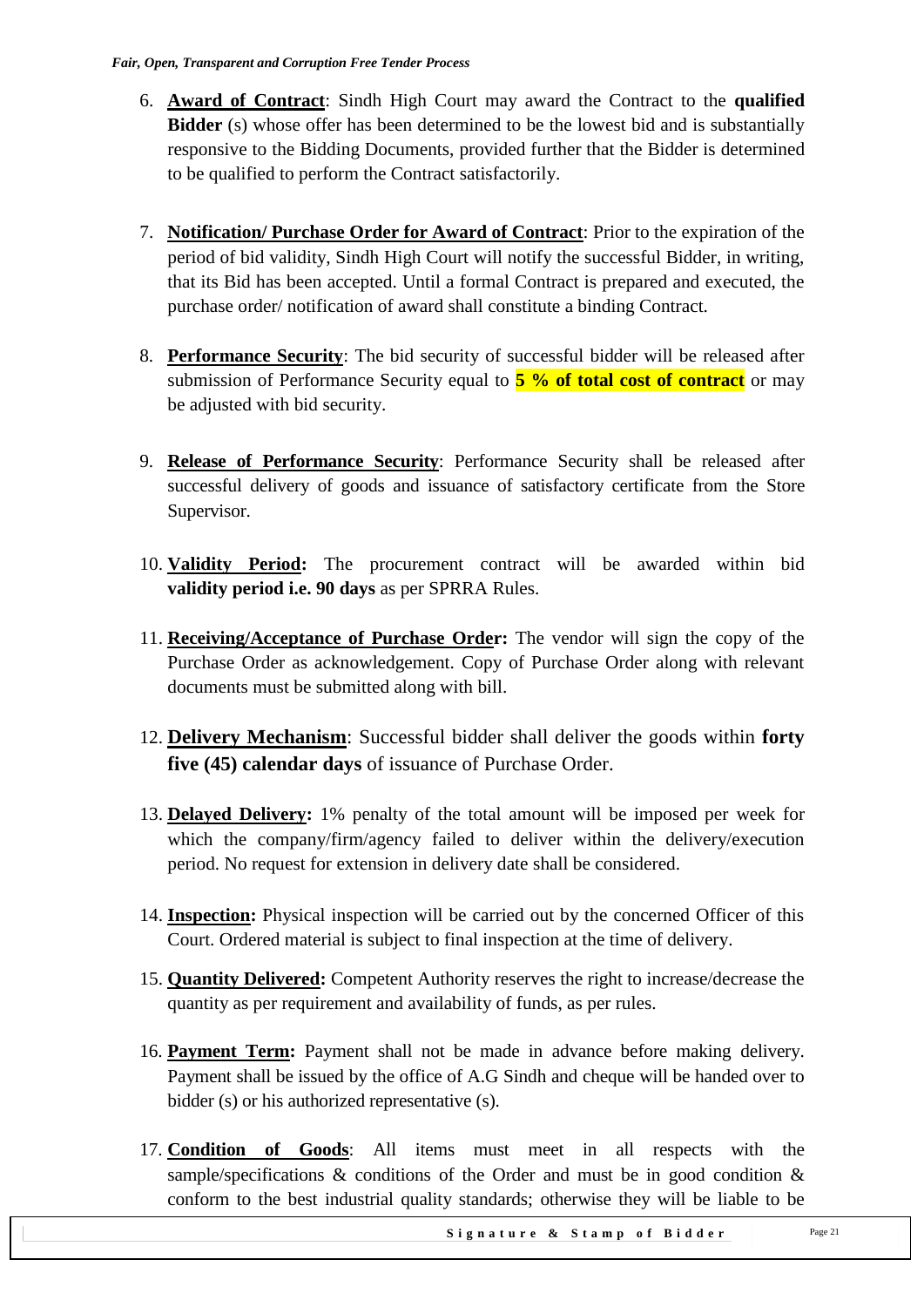rejected as per rules.

- 18. **Rejection of Goods:** We reserve the right to cancel any or all the items if material is not in accordance with our specification or if the delivery is delayed.
- 19. **Disclosure of Confidential Script/Material:** All rights reserve with the SHC and no information either in written/electronic media/copying form should be disseminated without the permission of the authority.
- 20. **Resolution of Differences:** In case of any difference or dispute arises between the parties, the same shall be dealt with as per rules.
- 21. **Rules, Regulations & Policies:** All rules, regulations and policies will be governed in accordance to the SPPRA.
- 22. **Mistakes in Calculation:** The contractor/ supplier will be liable for any mistakes in calculation of price/ rate and amount and shall be liable to suffer the loss arises at any stage of contract, due to mistakes in calculation or tax rates.
- 23. **Government tax(es), levi(es) and charges(s)**: All Government taxes (including Income tax and stamp duty), levies and charges will be charged as per rules. Bidder should keep them updated regarding taxation issues in consultation with the relevant tax regulatory authorities.
- 24. **Stamp Duty**: Stamp duty will be levied as per rules. All matters of stamp duty shall be dealt with by the budget branch and A.G Sindh.
- 25. **Alternative Bids**: Alternative bids shall not be considered and complete tender shall be rejected being non-responsive.
- 26. **Cost of Bidding**: Tender documents can be downloaded free of cost. However, the Bidder shall bear all costs associated with the preparation and submission of its bid, and Sindh High Court shall not be responsible or liable for those costs, regardless of the conduct or outcome of the bidding process.
- 27. **Rights of Sindh High Court**: Sindh High Court reserves the right to accept or reject any bid, and to annul the bidding process and reject all bids at any time prior to contract award, without thereby incurring any liability to Bidders.
- 28. **Interest on Late Payments**: No interest shall be paid on late payment if cheque is received late from the Office of A.G Sindh. However, every effort shall be made for timely payments to successful bidders.
- 29. **Insurance:** The goods supplied under that contract should be fully insured. All cost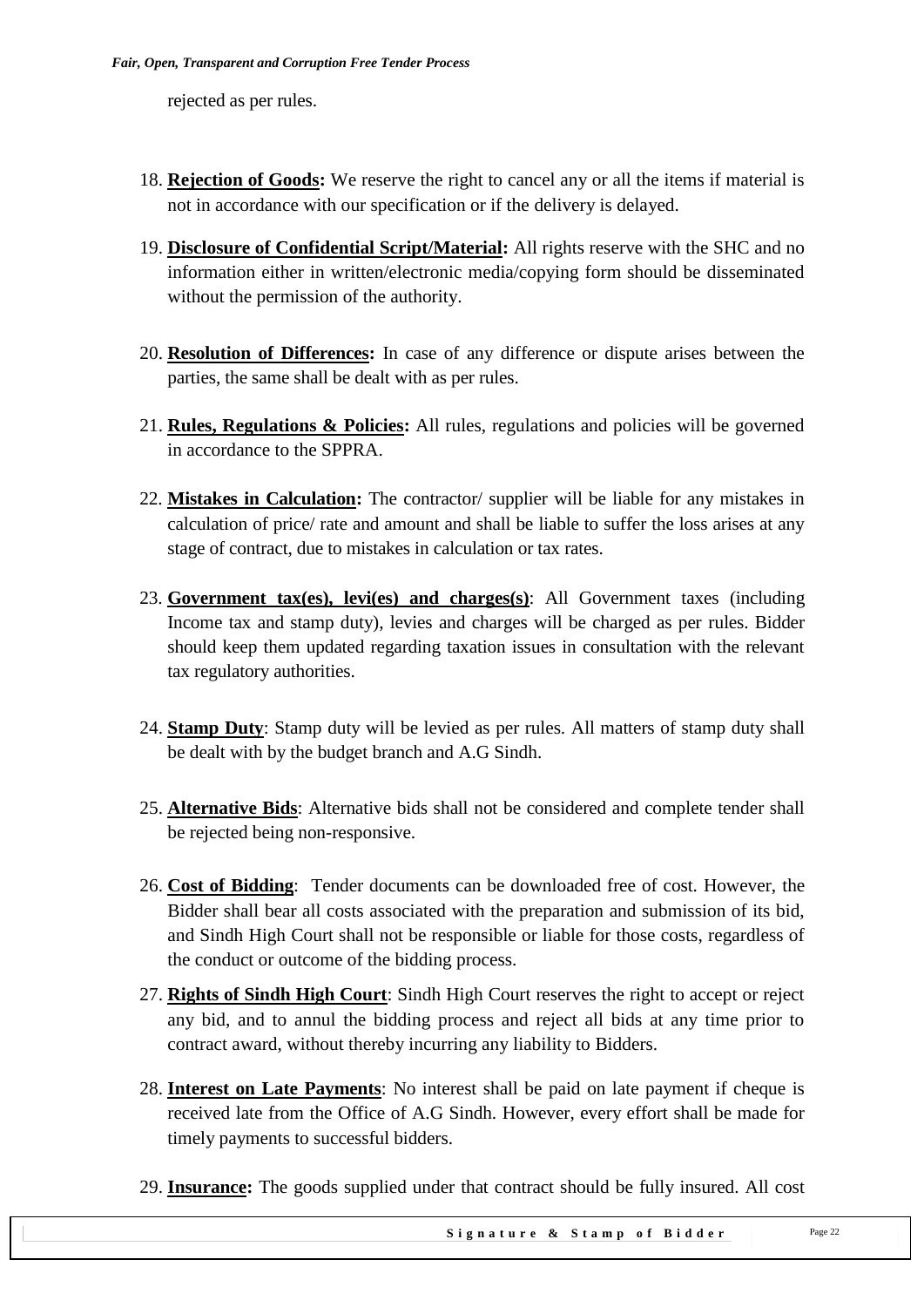of insurance shall be paid by the successful bidder. If the goods are not insured then risk if any shall be suffered by the successful bidder.

- 30. **Warrants:** Supplier must warrants that goods supplied would be new, unused and as per best industrial standards. All terms and conditions of standard warranty shall be applicable.
- 31. **Termination of Contract**: SHC may terminate the contract, if the successful bidder fails to supply all or parts of goods within definite time or fails to perform any other obligations of contract or bidder has failed to submit performance security or bidder has involved in fraud/ corruption.
- 32. **Manipulation of Tender Documents**: Any type of manipulation/ alteration/ changes in tender document by the bidder for favoring the bidder shall not be tolerated under any circumstances and bid shall be rejected being non-responsive.

|  | It is hereby certified that the terms and conditions have been read, agreed upon and signed. |  |  |  |  |
|--|----------------------------------------------------------------------------------------------|--|--|--|--|
|  |                                                                                              |  |  |  |  |

| Name:               |  |
|---------------------|--|
| <b>Designation:</b> |  |
| Signature & stamp   |  |
|                     |  |
| <b>Cell No</b>      |  |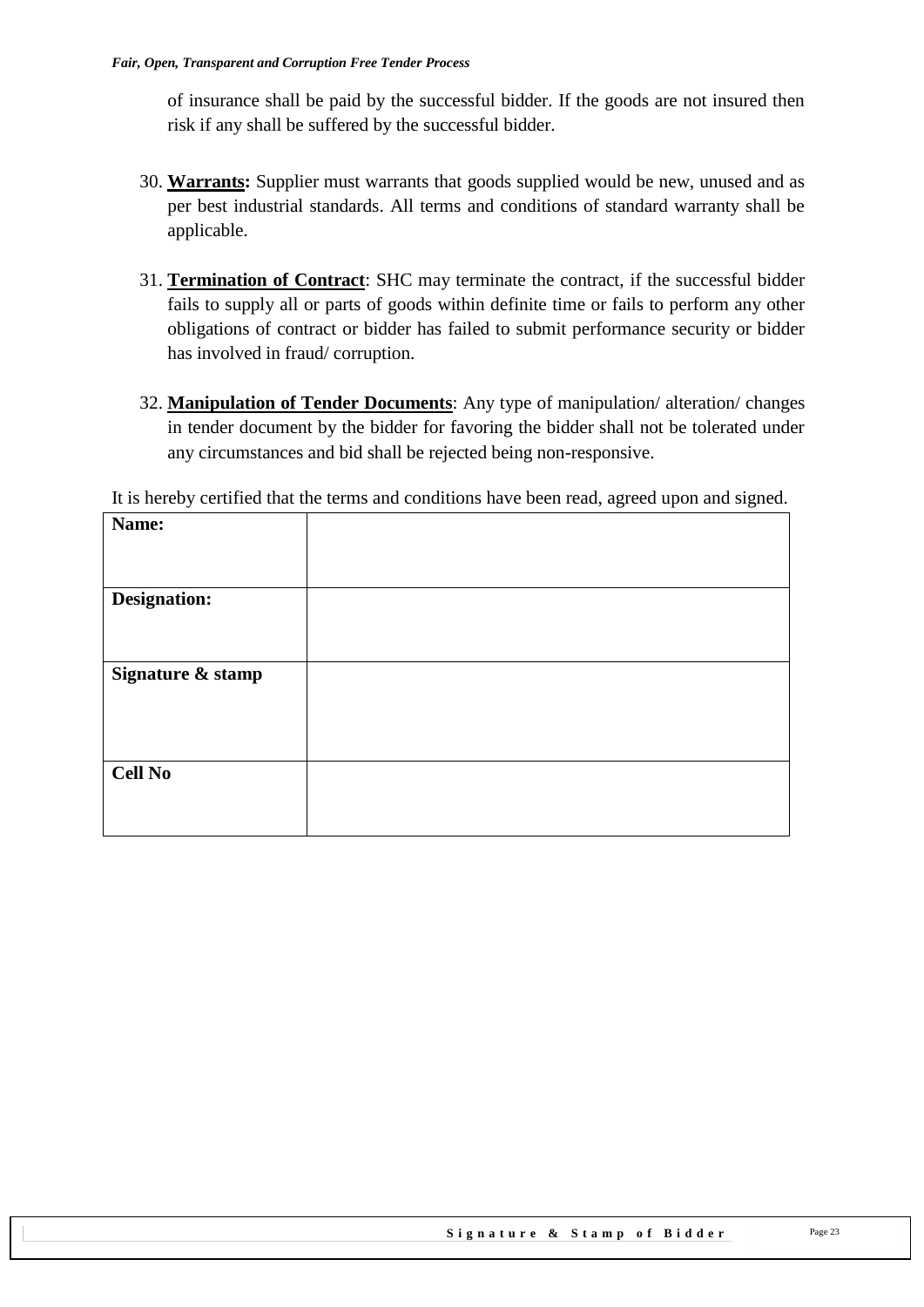.

## <span id="page-23-0"></span>**11. Format of Undertaking (to be submitted on stamp paper):**

|             | We,                                                                                                                                                                                                                                                                                                                                                                                                                                                                     |  | located<br>at                                   |
|-------------|-------------------------------------------------------------------------------------------------------------------------------------------------------------------------------------------------------------------------------------------------------------------------------------------------------------------------------------------------------------------------------------------------------------------------------------------------------------------------|--|-------------------------------------------------|
|             |                                                                                                                                                                                                                                                                                                                                                                                                                                                                         |  | do hereby undertake/ declare on Oath at under:- |
|             | 1. That we are not black listed from any government/ semi government/<br>autonomous/ private or any other national or international organization since the<br>date of operation.                                                                                                                                                                                                                                                                                        |  |                                                 |
|             | 2. That we are not defaulter with any bank or financial institution.                                                                                                                                                                                                                                                                                                                                                                                                    |  |                                                 |
|             | 3. That we have not provided any false/ misleading information to High Court of<br>Sindh.                                                                                                                                                                                                                                                                                                                                                                               |  |                                                 |
|             | 4. That our organization will not engage in corrupt, fraudulent, collusive, coercive<br>or obstructive practices in competing for the tender in question.                                                                                                                                                                                                                                                                                                               |  |                                                 |
|             | 5. That we do not have any affiliation/ partnership/ relationship with any other<br>bidder who will participate in this tender.                                                                                                                                                                                                                                                                                                                                         |  |                                                 |
|             | 6. That we have inspected samples of all the quoted items and will provide the<br>same, if tender is awarded to us on the basis of evaluation criteria.                                                                                                                                                                                                                                                                                                                 |  |                                                 |
|             | 7. That we do not have any objection on the contents of tender documents and we<br>are bound to follow all the terms & conditions of tender document.                                                                                                                                                                                                                                                                                                                   |  |                                                 |
|             | 8. That we will not involve in corruption and will not offer gift/ bribe of material<br>or immaterial value to staff members of Sindh High Court.                                                                                                                                                                                                                                                                                                                       |  |                                                 |
|             | 9. It is undertaken to indemnify Sindh High Court for any loss or damage incurred<br>due to corrupt business practices of our organization (if any) and if the same is<br>proved then we will pay compensation to High Court of Sindh an amount<br>equivalent to ten times the sum of any commission, gratification, bribe, finder's<br>fee or kickback given by our organization (if any) for the purpose of obtaining<br>or inducing the procurement of any contract. |  |                                                 |
|             | <b>Name of Deponent:</b>                                                                                                                                                                                                                                                                                                                                                                                                                                                |  |                                                 |
|             | <b>Designation:</b>                                                                                                                                                                                                                                                                                                                                                                                                                                                     |  |                                                 |
|             | Signature & stamp                                                                                                                                                                                                                                                                                                                                                                                                                                                       |  |                                                 |
|             |                                                                                                                                                                                                                                                                                                                                                                                                                                                                         |  |                                                 |
| <b>Date</b> |                                                                                                                                                                                                                                                                                                                                                                                                                                                                         |  |                                                 |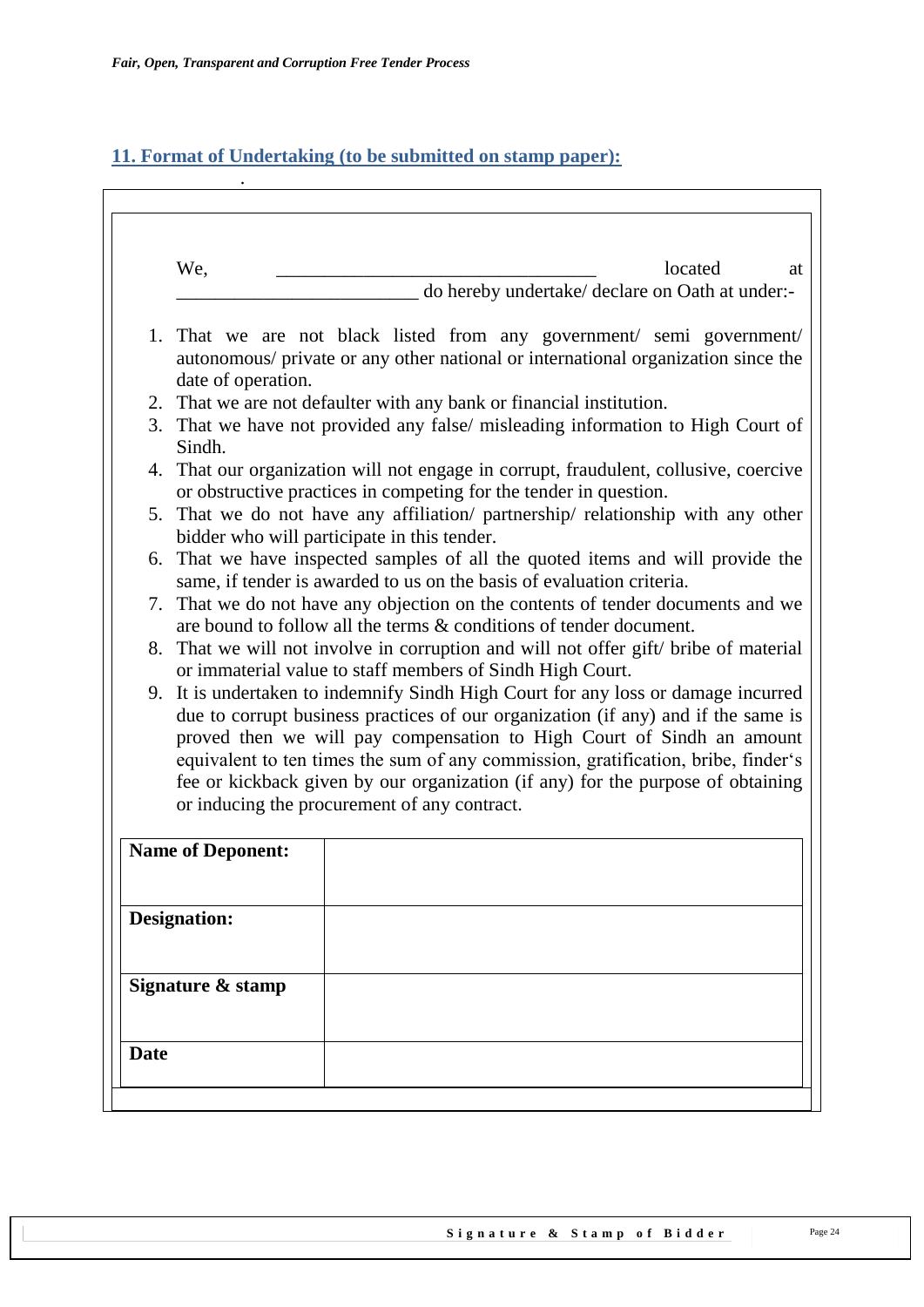#### <span id="page-24-0"></span>**12. Format of Contract Agreement (to be submitted on stamp paper):**

#### **CONTRACT BETWEEN SHC AND SUPPLIER FOR SUPPLY OF PRINTING ARTICLES**

This Deed of Agreement is made and entered into on day of  $\alpha$ 2021

#### **BETWEEN**

Sindh High Court Establishment through its \_\_\_\_\_\_\_\_\_\_\_\_\_\_\_\_\_\_\_\_\_\_\_\_\_\_\_\_\_\_\_\_\_\_\_\_\_ having its Office at High Court of Sindh, Saddar, Karachi, (here in after called SHC which term shall include its successors and assigns) on the **One Part**.

#### **AND**

having its office at \_\_\_\_\_\_\_\_\_\_\_\_\_\_\_\_\_\_\_\_\_\_\_\_\_\_(here in after called SUPPLIER which term shall include successors and assigns) on the Other Part.

**And whereas** SHC desires to purchase **Printing Articles on item wise basis** from second party through tender as per specifications/ requirements, rates terms & conditions mentioned in tender document and approved bid evaluation report.

**And whereas** SUPPLIER expresses his desire to provide the same as per specifications/ requirements, rates terms & conditions mentioned in tender document and approved bid evaluation report.

**And whereas** Supplier has represented that it is a professional and has the technical expertise, experience and resources to provide the goods as per specifications/ requirements, mentioned in tender documents.

Whereas on the basis of the Supplier's representations, SHC has agreed to purchase the same, in accordance with the terms and conditions tender document and this Agreement.

Now, therefore in consideration of the mutual promises and obligations set out in this Agreement, the sufficiency of which is hereby acknowledged, the Parties, intending to be legally bound, agree as follows:

Now this deed of agreement witness the terms and conditions as follows :

- 1. That the Agreement shall come into force immediately and shall remain valid until complete delivery or cancelled by SHC.
- 2. That the quality and quantity of the materials shall be as per specification/ requirements mentioned in tender document and approved bid evaluation report.
- 3. That the delivery of the materials shall be made by SUPPLIER at their own cost, management and responsibility as per tender document.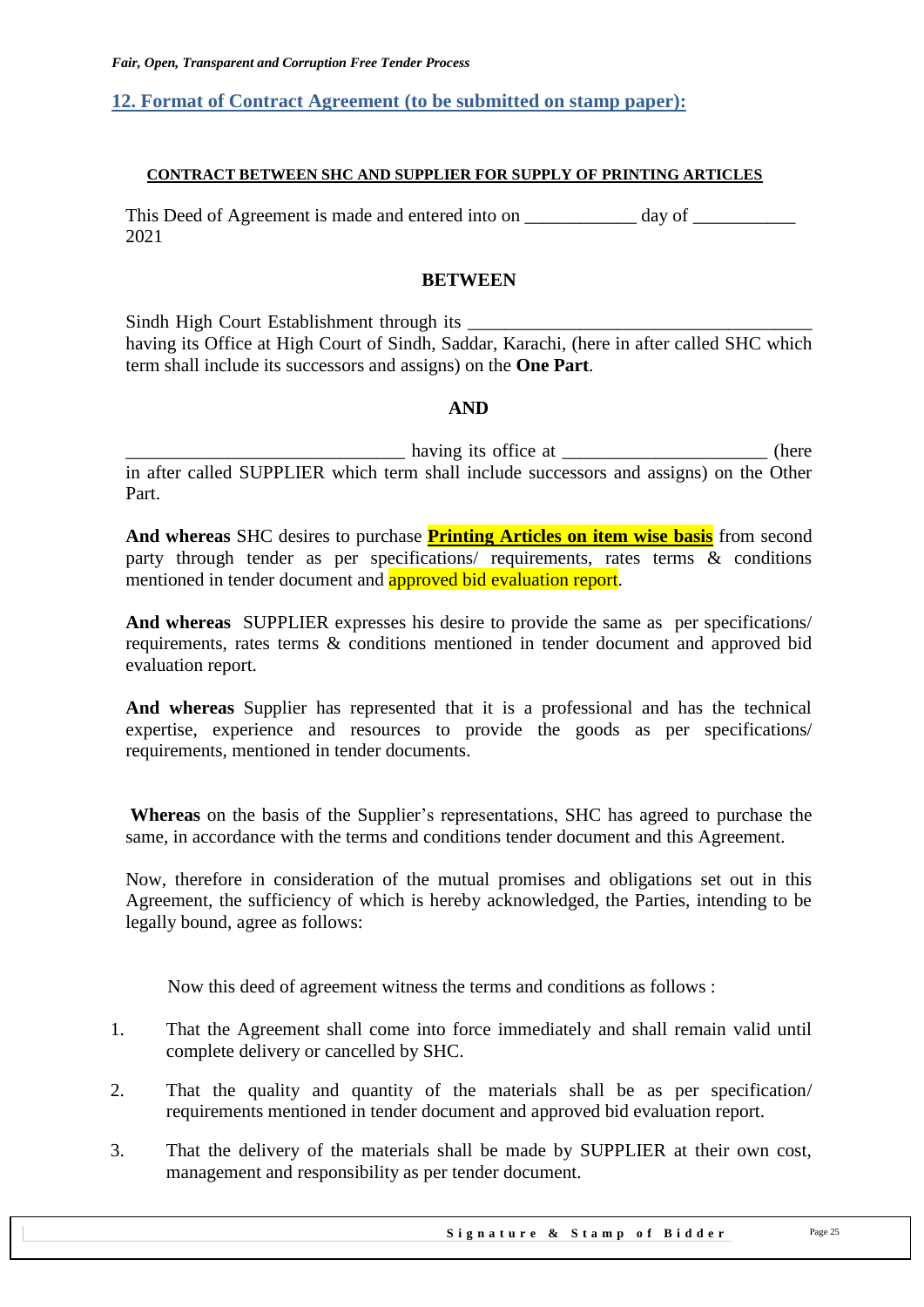- 4. That SUPPLIER shall be fully responsible for delivery of the materials in good condition at the Stores of SHC through delivery dockets in triplicate.
- 5. That Representatives of SHC i.e. Assistant Registrar, Resident-II and Store Supervisor shall inspect the goods and reserves the right to reject any goods if the representative(s) considers those to be inferior quality to the approved samples.
- 6. That the goods rejected by the representative(s) of SHC shall be replaced by SUPPLIER and SUPPLIER shall bear all risks/costs of the materials rejected by SHC.
- 7. That SHC reserves the right to change the quantity of items as per availability of budget and rules.
- 8. That SUPPLIER shall not without the consent in writing of SHC assign or sub-let the contract or any part thereof, or make any agreement with any person/company for the execution of any portion of the supply. In this regard consent by SHC will not relieve SUPPLIER from full and entire responsibility for this Agreement.
- 9. That SUPPLIER shall indemnify SHC in respect of all claims, damages, compensation or expenses payable in consequence of any injury or accident caused by them i.e., SUPPLIER.
- 10. That cost of transportation, or any other incidental charges, if required in connection of the delivery of goods shall be borne by SUPPLIER, as per rules.
- 11. That bills submitted by SUPPLIER shall be forwarded to A.G Sindh by SHC. SUPPLIER shall be responsible to submit copies of relevant documents along with bill in coordination with Office of Budget Branch of SHC.
- 12. That all taxes shall be deducted by the Office of A.G Sindh and its decision shall be final.
- 13. That all government taxes including stamp duty shall be applicable as per rules.
- 14. That Bid Security shall be released after submission of Performance Security of 5% of contract price or may be adjusted with performance security.
- 15. That if SUPPLIER fails to deliver the materials as per agreed Schedule, penalty will be imposed by SHC at the rate of (1%) of total contract value for each week of delay.
- 16. That the terms of this Agreement shall be GOVERNED by the Laws of the Land.
- 17. The failure of a Party to fulfill any of its obligations under this Agreement shall not be considered to be a breach of, or a default under, this Agreement insofar as the inability arises from an event of Force Majeure, provided that the Party affected by that event has taken reasonable precautions, due care and attempted to put in place reasonable alternative arrangements all with the objective of carrying out the terms of this Agreement.
- 18. That In the event of any question or difference or dispute whatsoever arising between the Parties under or in connection with this Agreement or any provision herein contained or its constructions hereof, or as to any matter in any way connected therewith or arising therefrom which cannot be resolved amicably shall be referred to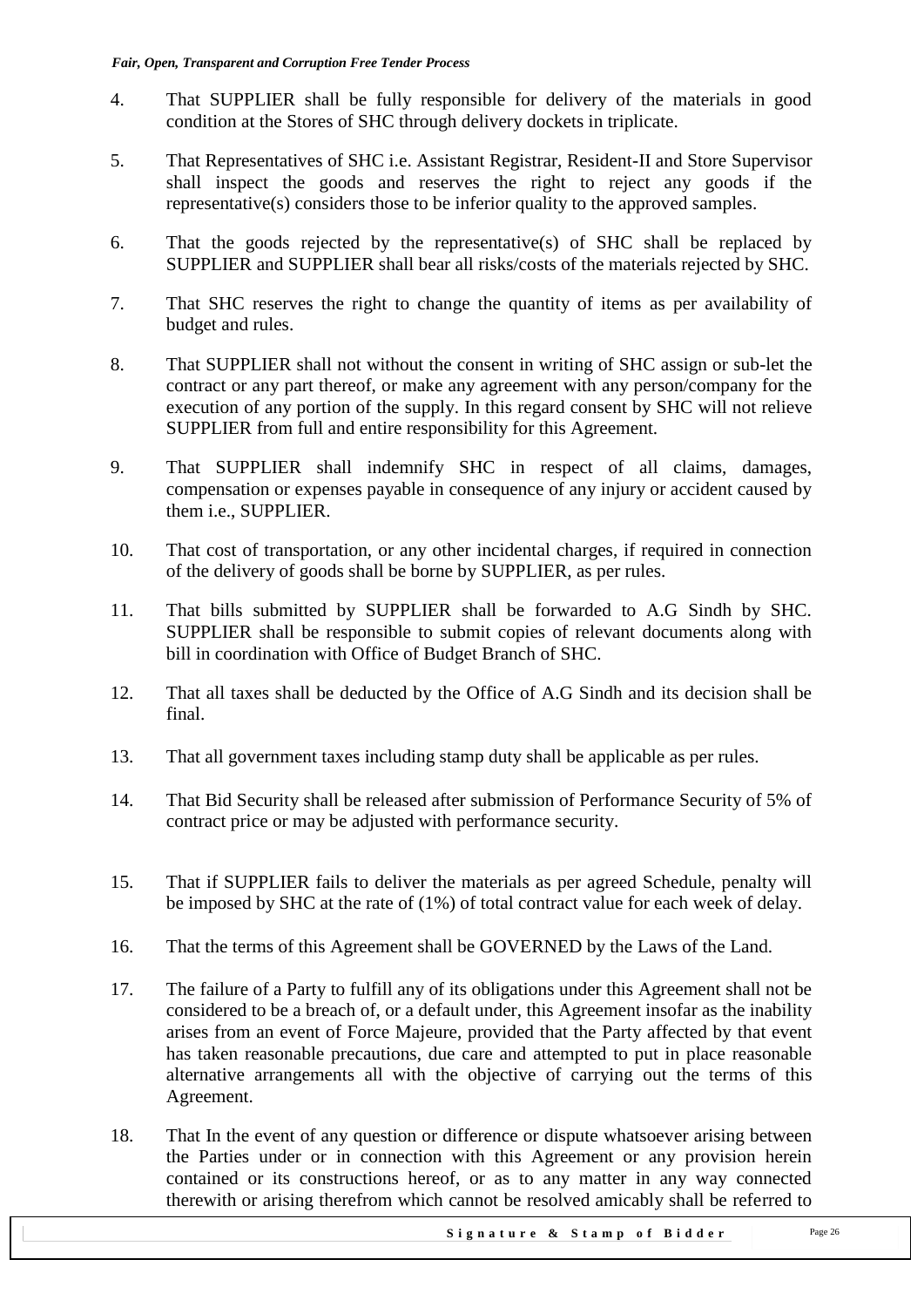arbitration and finally settled by three arbitrators, one to be appointed by each party and the third by the two appointed arbitrators, in accordance with the Arbitration Act, 1940. The language of arbitration shall be English and the venue of the arbitration shall be Karachi. The decision of the arbitrators shall be final and binding on the Parties who shall give full effect thereto. Any judgment may be entered upon the award in any competent court having jurisdiction.

 IN WITNESS WHEREOF, each of the Parties has caused this Agreement to be executed by their respective, fully authorized representatives as of the date first written above.

| M/s.                           |
|--------------------------------|
| <b>Name &amp; Designation:</b> |
| <b>CNIC No:</b>                |
| <b>Signature:</b>              |
| Stamp:                         |
|                                |
|                                |